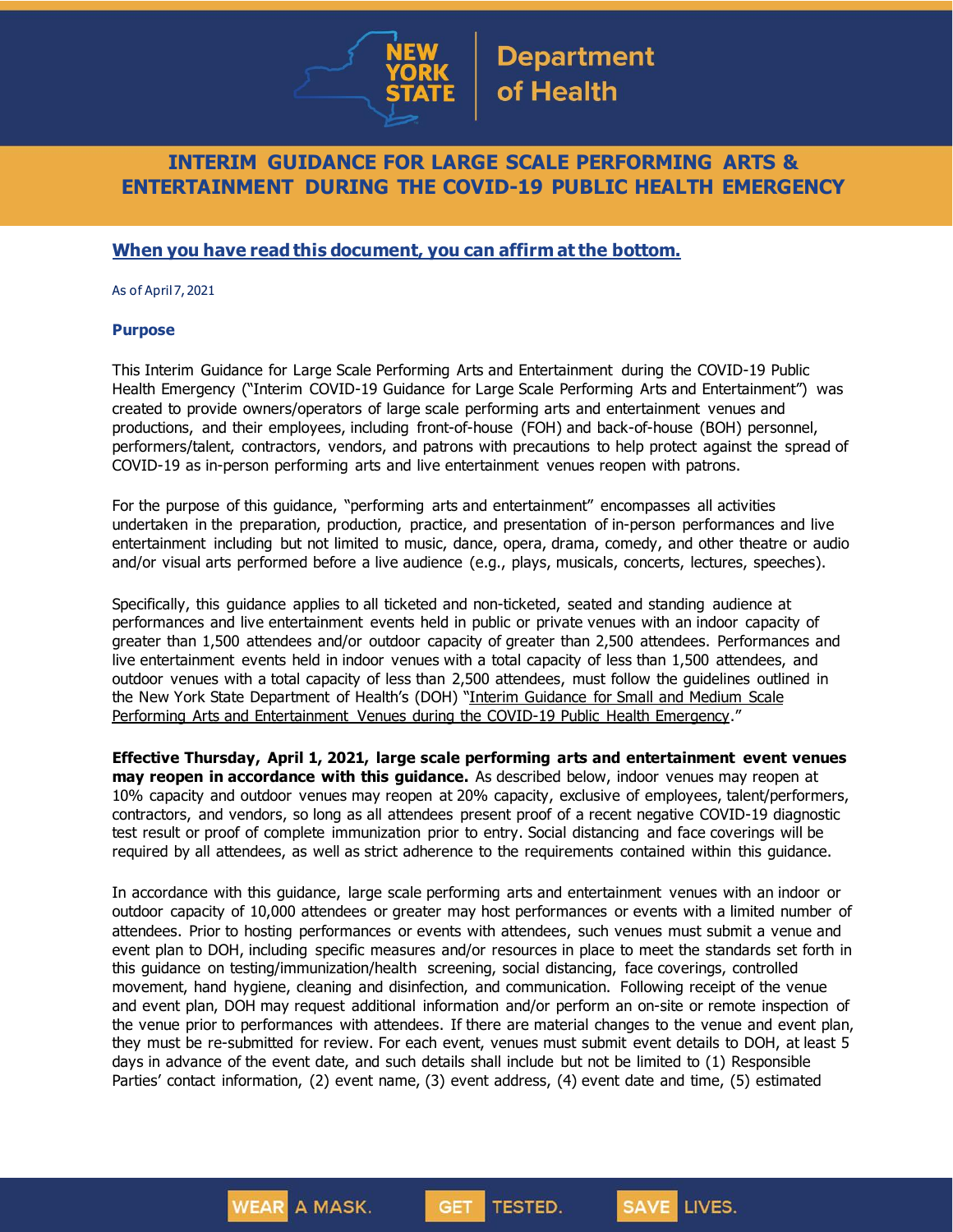event duration, (6) expected number of attendees, and (7) expected number of employees or event staff, inclusive of venue personnel, contractors, and vendors.

Large scale performing arts and entertainment venues with an indoor capacity of 1,500 to 9,999 attendees or outdoor capacity of 2,500 to 9,999 attendees may host performances or events with a limited number of attendees. Prior to hosting performances or events with attendees, such venues must submit a venue and event plan to the respective county health department or local public health authority, including specific measures and/or resources in place to meet the standards set forth in this guidance on testing/immunization/health screening, social distancing, face coverings, controlled movement, hand hygiene, cleaning and disinfection, and communication. Following receipt of the venue and event plan, local health officials may request additional information and/or perform an on-site or remote inspection of the venue prior to performances with attendees. If there are material changes to the venue and event plan, they must be re-submitted for review. For each event, venues must submit event details to the local health authorities, at least 5 days in advance of the event date, and such details shall include but not be limited to (1) Responsible Parties' contact information, (2) event name, (3) event address, (4) event date and time, (5) estimated event duration, (6) expected number of attendees, and (7) expected number of employees or event staff, inclusive of venue personnel, contractors, and vendors.

At the time of publication, indoor performances with standing viewers remain prohibited with limited exceptions as described below in Section I. "People," Subsection C. "Operational Activity." For indoor venues with flexible seating or without seating (e.g., music venues or clubs), venues may reopen only if they provide seating for all patrons and abide by guidelines outlined in this document, including the requirement that patrons remain seated for the majority of the performance or event, unless such venues meet the limited criteria to allow for standing viewers.

Large scale performing arts and entertainment venues may involve a variety of activities and owners/operators of such venues should reference relevant industry-specific DOH guidelines, where applicable. Specifically, any office-based work must operate in accordance with DOH's "Interim [Guidance](https://www.governor.ny.gov/sites/governor.ny.gov/files/atoms/files/offices-interim-guidance.pdf) for [Office-Based](https://www.governor.ny.gov/sites/governor.ny.gov/files/atoms/files/offices-interim-guidance.pdf) Work during the COVID-19 Public Health Emergency." Any construction (e.g., temporary stages) must operate in accordance with DOH's "Interim Guidance for [Construction](https://www.governor.ny.gov/sites/governor.ny.gov/files/atoms/files/ConstructionMasterGuidance.pdf) Activities during the COVID-19 Public Health [Emergency](https://www.governor.ny.gov/sites/governor.ny.gov/files/atoms/files/ConstructionMasterGuidance.pdf)." Any hair, makeup, or cosmetic activities for talent/performers occurring at the venue must operate in accordance with DOH's "Interim [Guidance](https://www.governor.ny.gov/sites/governor.ny.gov/files/atoms/files/HairSalonsAndBarbershopMasterGuidance.pdf) for Hair Salons and [Barbershops](https://www.governor.ny.gov/sites/governor.ny.gov/files/atoms/files/HairSalonsAndBarbershopMasterGuidance.pdf) during the COVID-19 Public Health Emergency" and "Interim [Guidance](https://www.governor.ny.gov/sites/governor.ny.gov/files/atoms/files/Personal_Care_Detailed_Guidelines.pdf) for Personal Care Services during the COVID-19 Public Health [Emergency](https://www.governor.ny.gov/sites/governor.ny.gov/files/atoms/files/Personal_Care_Detailed_Guidelines.pdf)", respectively. In addition to this guidance, any media production activities (e.g., broadcasting, recording) should consult the applicable provisions of DOH's "Interim Guidance for Media Production during the COVID-19 Public Health [Emergency;](https://www.governor.ny.gov/sites/governor.ny.gov/files/atoms/files/MediaProduction_MasterGuidance.pdf)" provided, however, that live audiences (e.g., televised or filmed studio audiences) may proceed subject to the capacity, testing/immunization/health screening, social distancing, face covering, controlled movement, hand hygiene, cleaning and disinfection, and communication protocols that are referenced and required herein.

Further, any retail or gift shops must operate in accordance with DOH's "Interim [Guidance](https://www.governor.ny.gov/sites/governor.ny.gov/files/atoms/files/RetailMasterGuidance.pdf) for Essential and Phase II Retail Business Activities during the COVID-19 Public Health [Emergency](https://www.governor.ny.gov/sites/governor.ny.gov/files/atoms/files/RetailMasterGuidance.pdf)." Restaurants, bars, and/or concessions must operate in accordance with DOH's "Interim [Guidance](https://www.governor.ny.gov/sites/governor.ny.gov/files/atoms/files/Indoor_and_Outdoor_Food_Services_Detailed_Guidelines.pdf) for Food Services during the COVID-19 Public Health [Emergency](https://www.governor.ny.gov/sites/governor.ny.gov/files/atoms/files/Indoor_and_Outdoor_Food_Services_Detailed_Guidelines.pdf)" or "Interim [Guidance](https://www.governor.ny.gov/sites/governor.ny.gov/files/atoms/files/NYC_Indoor_Food_Services_Detailed_Guidance.pdf) for New York City Indoor Food Services during the COVID-19 Public Health [Emergency](https://www.governor.ny.gov/sites/governor.ny.gov/files/atoms/files/NYC_Indoor_Food_Services_Detailed_Guidance.pdf)," as applicable; provided, however, that wherever this guidance expressly applies stricter food service standards, Responsible Parties must abide by those standards.

Incidental, non-ticketed performances that are passive in nature, meaning that they are not the primary draw of patrons to the venue or establishment (e.g., exhibits, dining with musical accompaniment) are generally subject to separate guidance (e.g., low-risk outdoor arts and entertainment, food services) but should abide by this guidance where applicable to their activities and operations. In addition to this

TESTED.

SAVE LIVES.

**GET**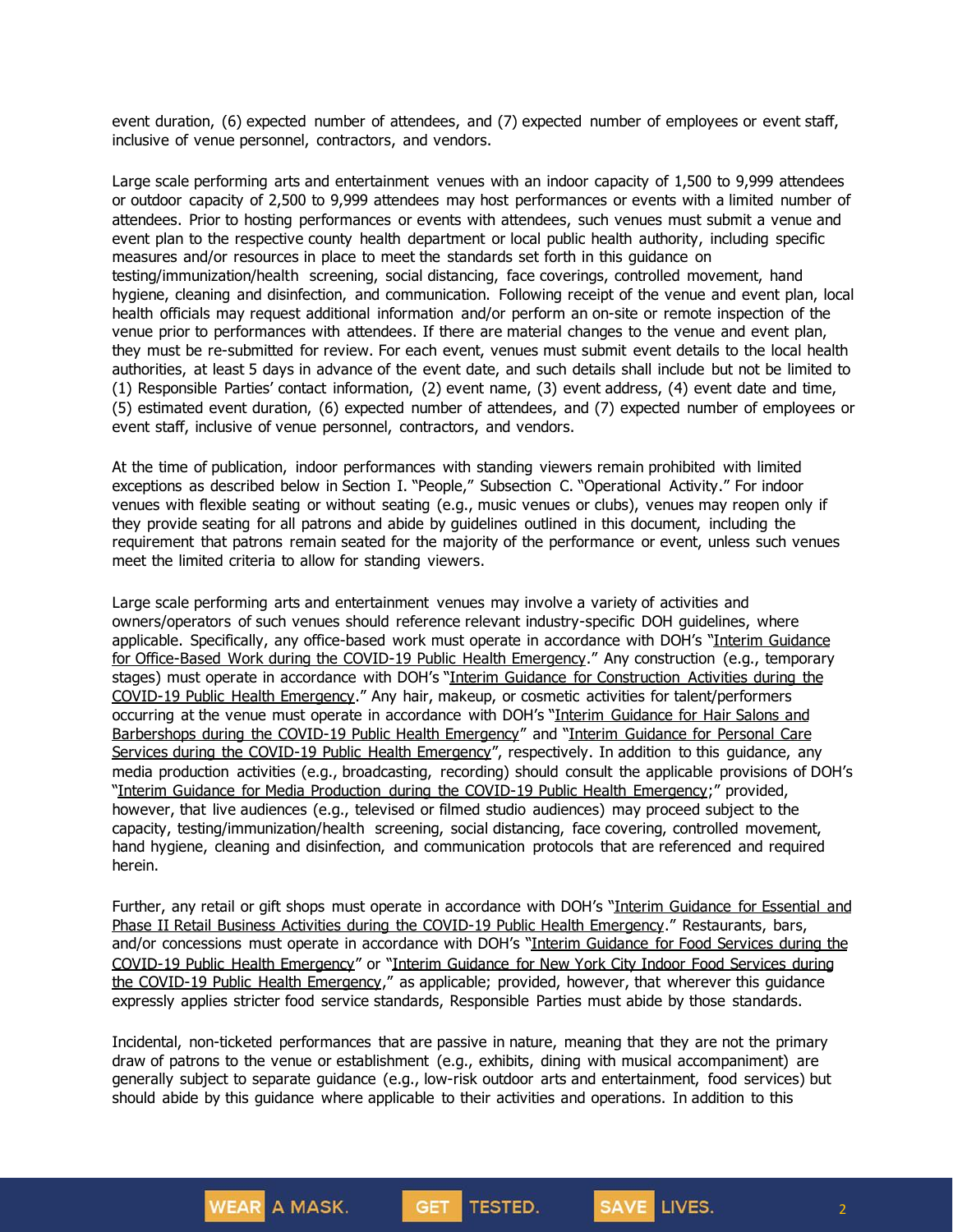guidance, incidental, non-ticketed outdoor "pop-up" performances or exhibits may wish to also consult DOH's "Interim Guidance for Low-Risk Outdoor Arts and [Entertainment](https://www.governor.ny.gov/sites/governor.ny.gov/files/atoms/files/Lowriskoutdoorartsandentertainment-MasterGuidance.pdf) during the COVID-19 Public Health [Emergency](https://www.governor.ny.gov/sites/governor.ny.gov/files/atoms/files/Lowriskoutdoorartsandentertainment-MasterGuidance.pdf)." All other incidental, non-ticketed performances that are active in nature, meaning that they draw patrons to a defined area at a set start and end time presenting the risk of audience crowding without appropriate social distancing and/or congregating in excess of the social gathering limit (e.g., solo singers, bands, or other performers performing in public locations) are subject to DOH's "Interim [Guidance](https://www.governor.ny.gov/sites/governor.ny.gov/files/atoms/files/Small_and_Medium_Performing_Arts_Detailed_Guidance.pdf) for Small and Medium Scale Performing Arts and [Entertainment](https://www.governor.ny.gov/sites/governor.ny.gov/files/atoms/files/Small_and_Medium_Performing_Arts_Detailed_Guidance.pdf) Venues during the COVID-19 Public Health [Emergency](https://www.governor.ny.gov/sites/governor.ny.gov/files/atoms/files/Small_and_Medium_Performing_Arts_Detailed_Guidance.pdf)."

This guidance does not apply to other arts, entertainment, and cultural activities, including but not limited to movie theaters, museums and aquariums, or botanical gardens and zoos. Movie theaters must operate in accordance with DOH's "Interim Guidance for Movie Theaters during the [COVID-19](https://www.governor.ny.gov/sites/governor.ny.gov/files/atoms/files/Movie_Theater_Detailed_Guidelines.pdf) Public Health [Emergency](https://www.governor.ny.gov/sites/governor.ny.gov/files/atoms/files/Movie_Theater_Detailed_Guidelines.pdf)." Museums, aquariums, art galleries, and other low-risk indoor arts and entertainment in regions outside of New York City must operate in accordance with DOH's "Interim [Guidance](https://www.governor.ny.gov/sites/governor.ny.gov/files/atoms/files/Lowriskindoorartsandentertainment-MasterGuidance.pdf) for Low-Risk Indoor Arts and [Entertainment](https://www.governor.ny.gov/sites/governor.ny.gov/files/atoms/files/Lowriskindoorartsandentertainment-MasterGuidance.pdf) during the COVID-19 Public Health Emergency," and those located in New York City must operate in accordance with DOH's "Interim [Guidance](https://www.governor.ny.gov/sites/governor.ny.gov/files/atoms/files/NYC_LowRiskIndoorArtsEntertainmentMasterGuidelines.pdf) for Low-Risk Indoor Arts and [Entertainment](https://www.governor.ny.gov/sites/governor.ny.gov/files/atoms/files/NYC_LowRiskIndoorArtsEntertainmentMasterGuidelines.pdf) in New York City during the COVID-19 Public Health Emergency." Botanical gardens, zoos, and other low-risk outdoor arts and entertainment must operate in accordance with DOH's "[Interim](https://www.governor.ny.gov/sites/governor.ny.gov/files/atoms/files/Lowriskoutdoorartsandentertainment-MasterGuidance.pdf) Guidance for Low-Risk Outdoor Arts and [Entertainment](https://www.governor.ny.gov/sites/governor.ny.gov/files/atoms/files/Lowriskoutdoorartsandentertainment-MasterGuidance.pdf) during the COVID-19 Public Health Emergency."

These guidelines are minimum requirements only and the owner/operator of any performing arts and entertainment venue or production is free to provide additional precautions or increased restrictions. These guidelines are based on the best-known public health practices at the time of publication, and the documentation upon which these guidelines are based can and does change frequently. The Responsible Parties – as defined below – are accountable for adhering to all local, state, and federal requirements relative to performing arts and entertainment. Additionally, Responsible Parties should consult relevant Centers for Disease Control and Prevention (CDC) guidance, such as "Guidance for [Organizing](https://www.cdc.gov/coronavirus/2019-ncov/community/large-events/considerations-for-events-gatherings.html) Large Events and [Gatherings.](https://www.cdc.gov/coronavirus/2019-ncov/community/large-events/considerations-for-events-gatherings.html)" The Responsible Parties must remain current with any updates to these requirements, as well as incorporate same into performing arts and entertainment venue and production and/or any site safety plan.

#### **Background**

On March 7, 2020, Governor Andrew M. Cuomo issued [Executive](https://www.governor.ny.gov/news/no-202-declaring-disaster-emergency-state-new-york) Order 202, declaring a state disaster emergency in response to the COVID-19 public health emergency. Since May 15, 2020, New York State has developed and deployed a phased economic reopening strategy based on science and data, which has allowed specific industries to safely resume or increase activities and operations while protecting public health during the COVID-19 pandemic.

In addition to the following standards, all performing arts and entertainment venues and productions must continue to comply with the guidance and directives for maintaining clean and safe work environments issued by DOH.

Please note that where guidance in this document differs from other guidance documents issued by New York State, the more recent guidance shall apply.

#### **Standards for Responsible Large Scale Performing Arts and Entertainment Venues and Productions in New York State**

**GET** 

**WEAR A MASK.** 

No activities at large scale performing arts or entertainment venues or on performing arts or live entertainment productions can occur without meeting the following minimum State standards, as well as

TESTED.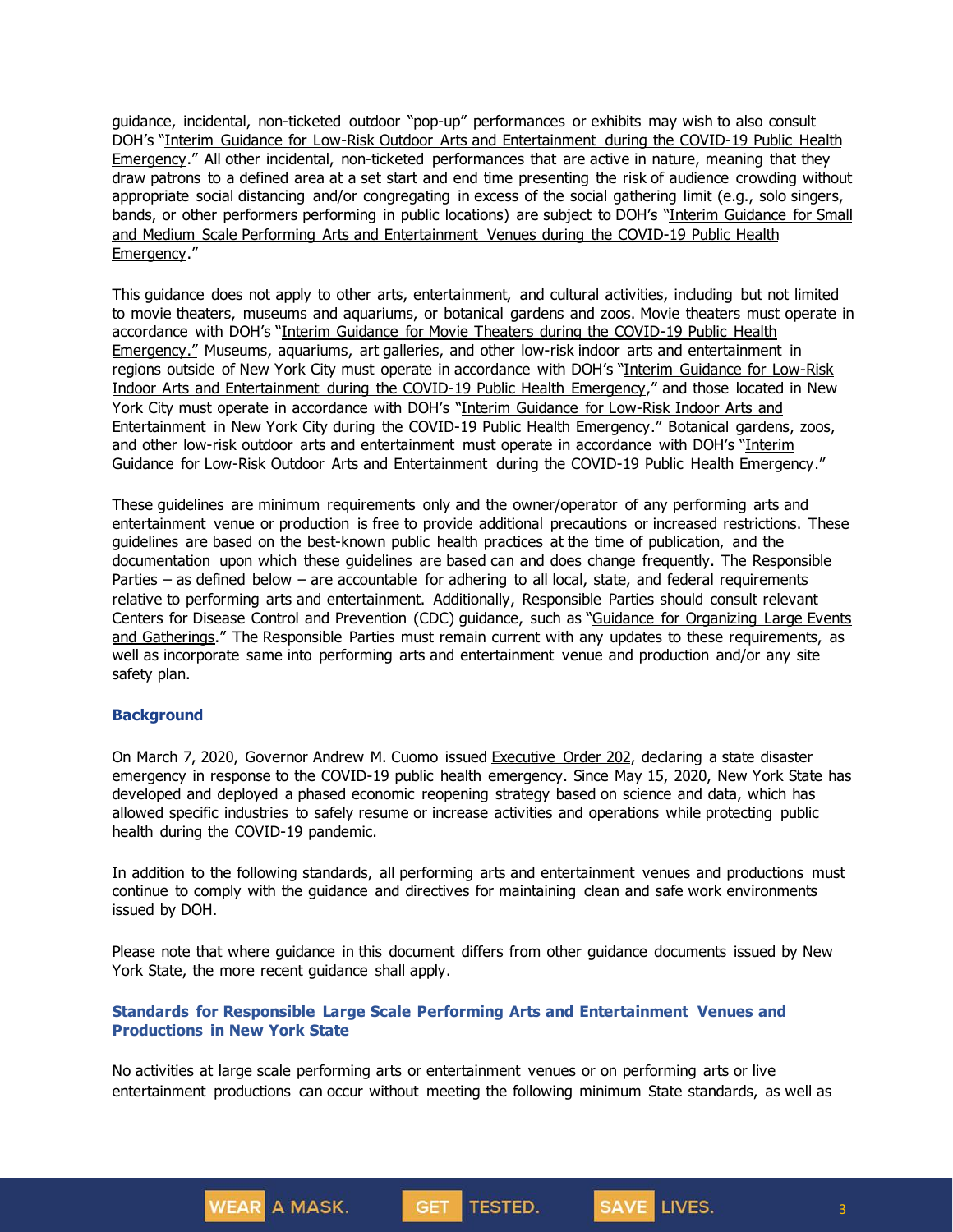applicable federal requirements, including but not limited to such minimum standards of the Americans with Disabilities Act (ADA), CDC, Environmental Protection Agency (EPA), and United States Department of Labor's Occupational Safety and Health Administration (OSHA).

The State standards contained within this guidance apply to all activities at a large scale performing arts or entertainment venue and production, as well as incidental, non-ticketed performances that present the risk of audience crowding/congregation, during the COVID-19 public health emergency until rescinded or amended by the State. For all activities at a performing arts and entertainment venue and within the performing arts and entertainment production, the owner/operator of the venue or production, or another party as may be designated by the owner/operator of the venue or production (in either case, "the Responsible Parties") shall be responsible for meeting these standards. For all incidental, non-ticketed performances in public spaces that present the risk of audience crowding/congregation, the party applying for the event permit or producing the performance ("the Responsible Parties") shall be responsible for meeting these standards. Where performing arts and entertainment venues and productions share responsibility for meeting these standards at a specific performance or event, the involved venue(s) and production(s) must document the assignment of responsibilities to ensure compliance with the requirements of this guidance.

Given that performing arts and entertainment venues and productions involve a wide variety of individuals, such as production personnel (e.g., producers, directors, conductors, choreographers), front-of-house personnel (e.g., house managers, security staff, ticket takers, ushers), back-of-house personnel (e.g., stage managers, stage hands, makeup artists, costume attendants, technicians), contractors, and vendors, this document will simply refer to "employees" or "event staff" for all individuals employed or contracted by the venue or production as necessary for the performance or live entertainment event, exclusive of performers/talent and patrons who are separately referenced within this guidance.

The following guidance is organized around three distinct categories: people, places, and processes.

## **I. PEOPLE**

### **A. Physical Distancing**

• For indoor venues:

**WEAR** A MASK.

- $\circ$  Responsible Parties must ensure that the patron presence at any indoor venue for a performance or event is limited to no more than 10% of the maximum seated capacity for a fixed seating venue or 10% of the maximum occupancy for a flexible seating venue, as set by the certificate of occupancy, exclusive of employees and performers/talent.
	- **EXECT** All patron attendees must present proof of recent negative COVID-19 diagnostic test result or proof of completed immunization, as described below, in Section III. "Processes," Subsection A "Screening and Testing," if patron presence at a performance or event exceeds the State's maximum social gathering limit, which is 100 attendees indoors, as of April 2, 2021.
- $\circ$  For indoor venues without fixed or flexible seating available for patrons but with sufficient area to designate spaces for patron viewing, Responsible Parties must limit the capacity at any performance or event to no more than 10% of the maximum occupancy of the area available for patrons to view the event (i.e., approximately 100 square feet per patron or 250 square feet per group of 4 patrons). All patron attendees must present proof of recent negative COVID-19 diagnostic test result or proof of completed immunization.

GET TESTED.

4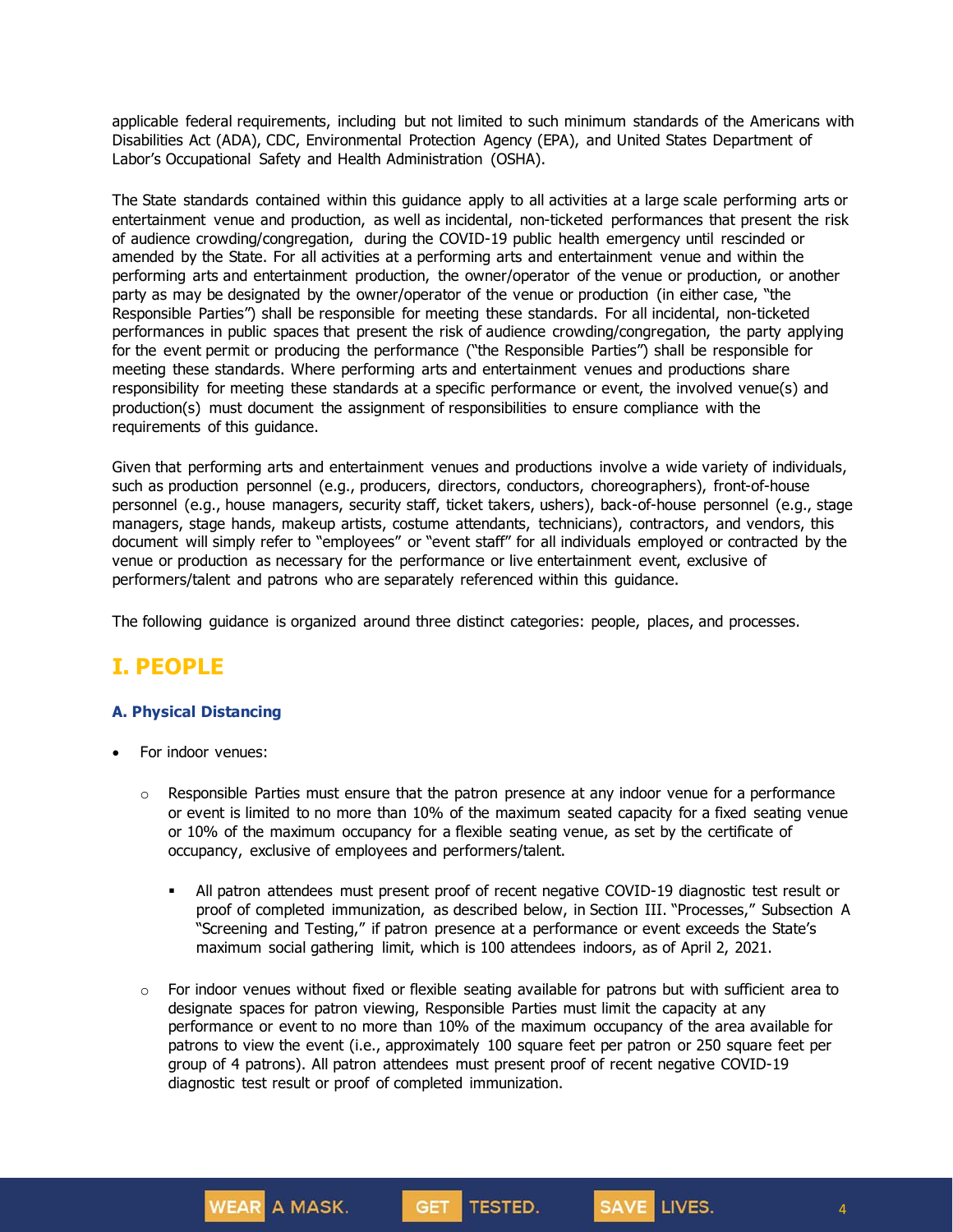- For outdoor venues:
	- o For the purposes of this guidance, "outdoor venues" are defined as an open-air space designed or used for the viewing of performing arts and live entertainment events (e.g., open-air theaters with ancillary facilities, fixed seating amphitheaters, flexible seating amphitheaters, pavilions, bandshells, grandstands), which may have a temporary or fixed cover (e.g., awning, roof) so long as such cover has at least two sides open for airflow. For a side to be open for airflow, at least 50% of the area of such side must be open whenever performances or events are being conducted or when patrons are on the premises. (Fixed doors that open and close to access the outdoor space do not count as area that is open for airflow.) If separate, adjacent covers have open sides that face one another, such covers must be spaced at least six feet apart.
	- $\circ$  Responsible Parties must ensure that the patron presence at any outdoor venue for a performance or event is limited to no more than 20% of the maximum seated capacity for a fixed seating venue or 20% of the maximum occupancy for a flexible seating venue, as set by the certificate of occupancy (if available), exclusive of employees and performers/talent.
		- All patron attendees must present proof of recent negative COVID-19 diagnostic test result or proof of completed immunization, as described below, if patron presence at a performance or event exceeds the State's maximum social gathering limit, which is 200 attendees outdoors, as of April 2, 2021..
	- $\circ$  For outdoor venues without fixed or flexible seating available for patrons but with sufficient area to designate spaces for patron viewing, Responsible Parties must limit the capacity at any performance or event to no more than 20% of the maximum capacity of the area available for patrons to view the event (i.e., approximately 100 square feet per patron or 250 square feet per group of 4 patrons). All patron attendees must present proof of recent negative COVID-19 diagnostic test result or proof of completed immunization, and a distance of at least six feet must be maintained between patrons who are not part of the same party/household/family. Further, if Responsible Parties anticipate that patrons will be standing throughout or during portions of the performance or event, then a distance of greater than six feet (e.g., eight to nine feet) should be maintained between patrons who are not part of the same party/household/family.
- Responsible Parties must ensure that all individuals, including employees, performers/talent, and patrons, are only permitted entry into the venue if they wear an acceptable face covering at all times, provided that they are over the age of two and able to medically tolerate such covering. Individuals may temporarily remove their face covering when seated at an assigned seat/area to eat or drink. Further, performers/talent may temporarily remove their face covering during performances, rehearsals, and other on-stage interactions, or when it may interfere with a core activity, such as hair, makeup, or wardrobe. Performers must put on face coverings as soon as practicable following those activities.
	- $\circ$  Acceptable face coverings for COVID-19 include but are not limited to cloth-based face coverings and disposable masks that cover both the mouth and nose.
	- $\circ$  However, cloth, disposable, or other homemade face coverings are not acceptable face coverings for workplace activities that typically require a higher degree of protection for personal protective equipment (PPE) due to the nature of the work. For those activities, N95 respirators or other PPE used under existing industry standards should continue to be used, in accordance with [OSHA](https://www.osha.gov/SLTC/personalprotectiveequipment/) [guidelines.](https://www.osha.gov/SLTC/personalprotectiveequipment/)

**TESTED.** 

**GET** 

**WEAR A MASK.**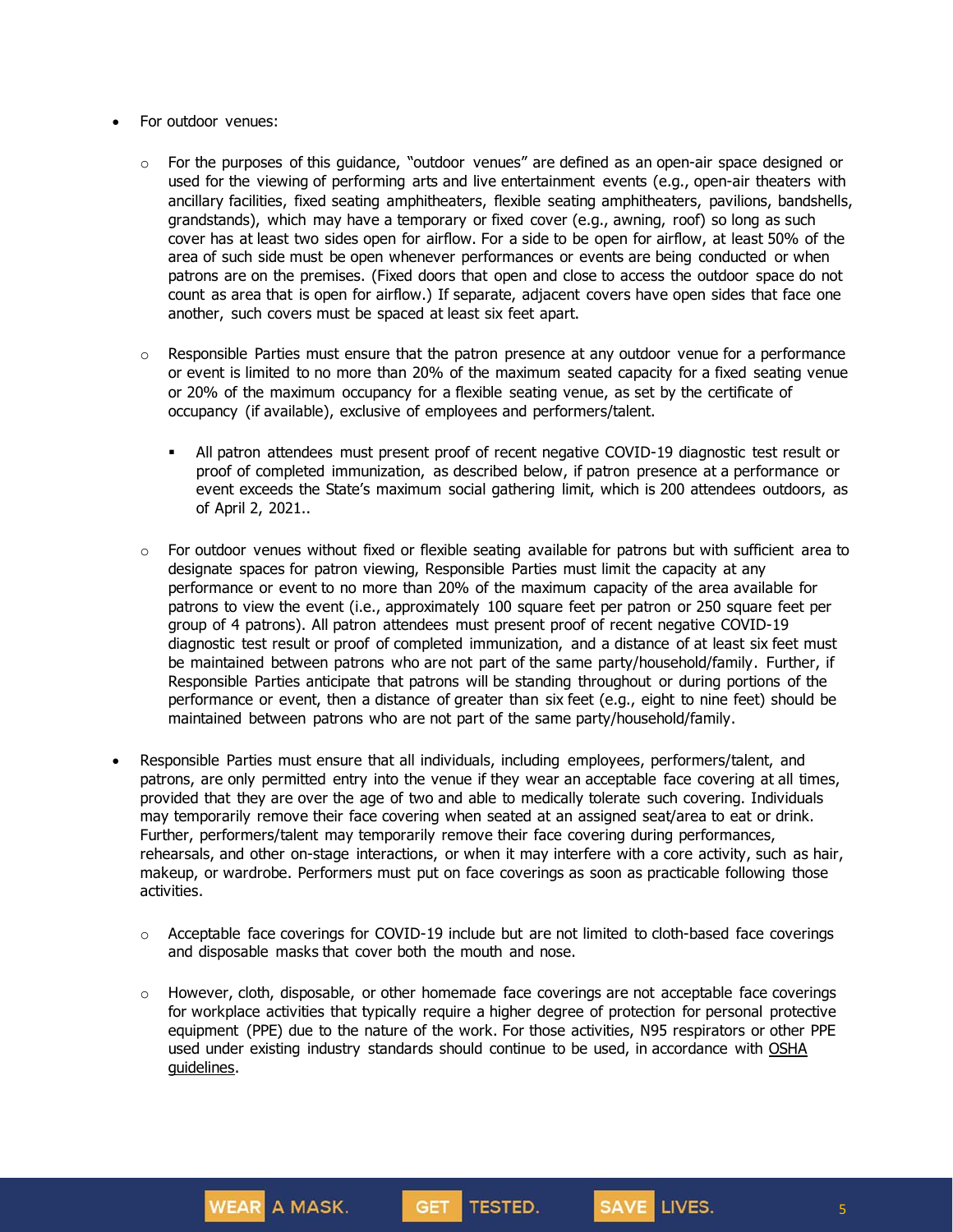- $\circ$  The face covering requirement must be applied in a manner consistent with the federal ADA and New York State and City Human Rights Laws, as applicable.
- Responsible Parties must ensure that a distance of at least six feet is maintained between all employees and performers/talent at all times in event and production locations (e.g., common areas, holding areas, equipment areas), unless safety or the core activity requires a shorter distance.
	- $\circ$  Provided that core activities and functions (e.g., travel, wardrobe, hair, makeup, performing) may require employees and/or performers/talent coming within six feet of distance, Responsible Parties must identify such activities and functions, and implement a protocol for mitigation of risk for involved individuals (e.g., physical barriers, face coverings or other PPE, abbreviated periods of time, air ventilation/filtration).
	- $\circ$  To the extent practicable, performers/talent should maintain at least six feet of distance, or be separated by an appropriate physical barrier, from other performers/talent during their performances. Further, performers/talent who are not wearing a face covering during their performance (e.g., singing) or who are playing a wind, brass, or other breath-driven instrument should be separated from other performers by 12 feet or an appropriate physical barrier, and, as possible, not directly facing one another (e.g., band members, orchestra, choirs, panelists).
	- $\circ$  Responsible Parties must ensure that all employees and event staff in close contact or proximity to performers/talent who are not wearing face coverings (e.g., hair stylists, makeup artists, costume attendants, sound technicians) wear both an acceptable face covering and additional PPE, such as a face shield or eye protection (e.g., goggles), for the duration of the activity requiring proximity. All employees and event staff should also wear gloves or practice hand hygiene before and after such activities.
- Responsible Parties must ensure that a distance of at least 12 feet is maintained, or that an appropriate physical barrier is installed, between performers/talent and any patrons in the audience. Depending on exact venue dimensions, Responsible Parties should consider leaving the first two to three rows of seats in front of the stage empty to fulfill this requirement. Responsible Parties must ensure that a distance of at least six feet is maintained between employees and patrons at all times, with the exception of patrons who are members of the same party/household/family, unless safety or the core activity requires a shorter distance (e.g., ushers, security).
	- $\circ$  In areas where employee-patron interactions frequently occur and six feet of distance is not possible between employees and patrons, Responsible Parties must enact physical barriers between employees and patrons (e.g., ticket booths, registers, concessions, ticket-taker stations).
		- **EXECT** If used, physical barriers should be put in place in accordance with OSHA [guidelines.](https://www.osha.gov/sites/default/files/publications/OSHA3990.pdf)
		- Physical barrier options may include: strip curtains, cubicles, plexiglass or similar materials, or other impermeable dividers or partitions.
- Responsible Parties must ensure that a distance of at least six feet is maintained between patrons at all times, with the exception of individuals who are members of the same party/household/family.
	- $\circ$  Where practical, Responsible Parties should recommend that individuals from different parties/households/families maintain greater than six feet (e.g., eight to nine feet) of distance. Distancing requirements greater than six feet will help Responsible Parties ensure more controlled movement throughout the venue and assist with compliance and enforcement of this guidance.

**WEAR** A MASK.

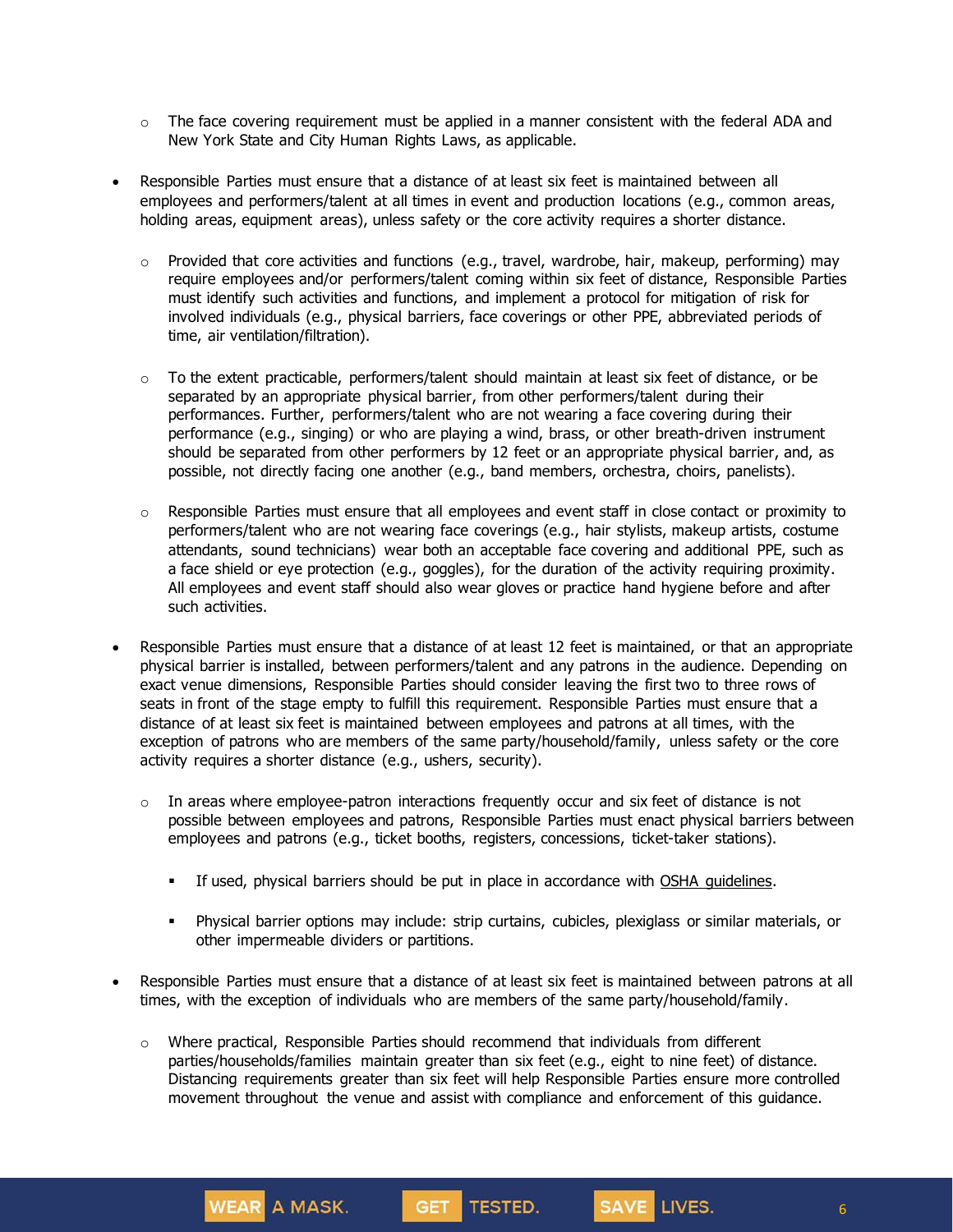- $\circ$  Responsible Parties must ensure patrons not from the same party/household/family maintain appropriate distance in any areas where individuals may congregate (e.g., parking areas, waiting lines/areas, entry/exit points, lobbies, lounges, viewing areas).
- $\circ$  Responsible Parties must establish venue-specific protocols to ensure that patrons not from the same party/household/family maintain appropriate distance during parking (if applicable), ingress, admissions, intermissions/breaks, and egress (e.g., open sufficient number of entrances, deploy ushers to direct traffic, use timed waves of entry and/or assigned gates, modify parking areas to provide additional space between vehicles).
- $\circ$  Responsible Parties should discourage any unnecessary physical contact among patrons who are not members of the same party/household/family.
- For performances and events with seated viewers:
	- $\circ$  Responsible Parties must develop an audience seating arrangement that ensures patrons are seated at least six feet from patrons who are not members of the same party/household/family. Where practical, such plans should consider additional distance greater than six feet (e.g., eight to nine feet) between parties/households/families.
	- o Responsible Parties must comply with the following seating requirements:
		- **EXECTS** Responsible Parties must require patron reservations or assign patrons to seats prior to or upon entering the venue to ensure compliance with capacity and distancing requirements.
		- Within a row, Responsible Parties must limit seating such that at least two seats are unoccupied between each group of patrons unless the venue has seating that naturally allows six feet of distance between seats.
		- **•** Responsible Parties must limit seating in traditional seating arrangements to every other row unless the venue has seating that naturally allows six feet of distance between rows (e.g., moveable chairs, large recliners).
		- **•** Responsible Parties must encourage patrons to remain seated once the event begins, unless patrons are visiting the restroom, purchasing or picking up items from the concession or retail area(s), or exiting the venue. Patrons loitering in common areas is prohibited.
		- Where practical, Responsible Parties should minimize the number of groups in each row to avoid close contact when individuals leave their seat to use the restroom or visit the concession or retail area(s).
		- **•** Responsible Parties must ensure that patrons are separated from the stage or performance area where performers/talent are located by 12 feet or an appropriate physical barrier.
		- Responsible Parties should consider making seats available in small groups or "blocks" that allow members of the same party/household/family to sit together and remain appropriately distanced from other groups of patrons.



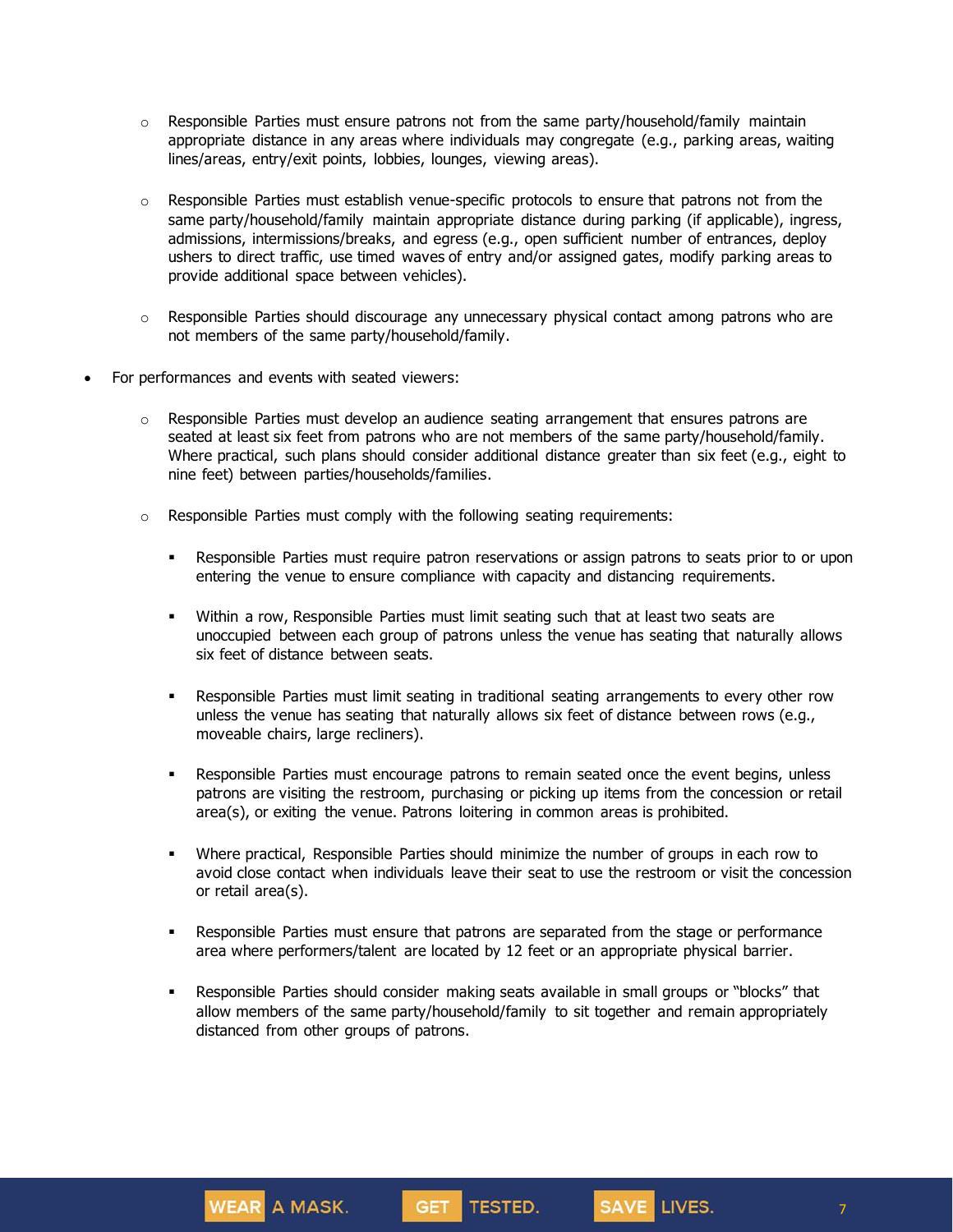- Where applicable, suites or boxes must have specific patron capacity limitations that allow for appropriate distancing among patrons who may be from different parties/households/families (e.g., lesser of 10 people or 25% of the maximum occupancy of such space).
- For venues with table seating, Responsible Parties must follow seating requirements as stipulated in DOH's "Interim Guidance for Food Services during the [COVID-19](https://www.governor.ny.gov/sites/governor.ny.gov/files/atoms/files/Indoor_and_Outdoor_Food_Services_Detailed_Guidelines.pdf) Public Health [Emergency](https://www.governor.ny.gov/sites/governor.ny.gov/files/atoms/files/Indoor_and_Outdoor_Food_Services_Detailed_Guidelines.pdf)," or, as applicable, "Interim [Guidance](https://www.governor.ny.gov/sites/governor.ny.gov/files/atoms/files/NYC_Indoor_Food_Services_Detailed_Guidance.pdf) for New York City Indoor Food Services during the COVID-19 Public Health [Emergency](https://www.governor.ny.gov/sites/governor.ny.gov/files/atoms/files/NYC_Indoor_Food_Services_Detailed_Guidance.pdf)," specifically:
	- Responsible Parties must ensure that indoor and outdoor tables with seating for patrons are separated by a minimum of six feet in all directions. Wherever distancing is not feasible between tables, Responsible Parties must install physical barriers between such tables. The physical barriers must be at least five feet in height and must not block emergency and/or fire exits.
	- Responsible Parties may seat as many individuals at a single table as the table allows, with a maximum of 10 individuals per table.
	- Communal tables in which multiple parties of patrons are seated at the same large table are only permitted if a distance of at least six feet can be maintained between the parties or if physical barriers are installed between such parties.
	- Responsible Parties may allow patrons to sit at bar areas, provided a distance of at least six feet can be maintained between parties (i.e., groups of patrons) or appropriate physical barriers are installed; provided, however, for venues in New York City, such bar seating and service may only proceed based upon all attendees having presented proof of a recent negative diagnostic test result or completed immunization, as described below.
	- Responsible Parties must ensure that bar area staff keep a distance of at least six feet between each other and/or patrons, whenever possible.
- For performances with standing viewers:

**WEAR** A MASK.

- $\circ$  Responsible Parties must develop an audience standing arrangement (e.g., plan, layout) that ensures patrons maintain a distance of greater than six feet (e.g., eight to nine feet) at all times between all employees and all patrons, with the exception of patrons who are members of the same party/household/family, unless safety or the core activity requires a shorter distance (e.g., ushers, security).
- $\circ$  At the time of publication, indoor performances with standing viewers remain prohibited with limited exceptions as described below in Section I. "People," Subsection C. "Operational Activity."
- Responsible Parties should establish a system of patron compliance with, and employee or event staff enforcement of, the requirements within this guidance, including but not limited to social distancing and face coverings. Such system of compliance may specify penalties for patrons in case of violations (e.g., one face covering warning allowed before ejection from venue).
- Responsible Parties must maintain sufficient employees or event staff to direct or guide patrons to their seats to ensure adherence to social distancing requirements and avoid any unnecessary congregation.

GET TESTED.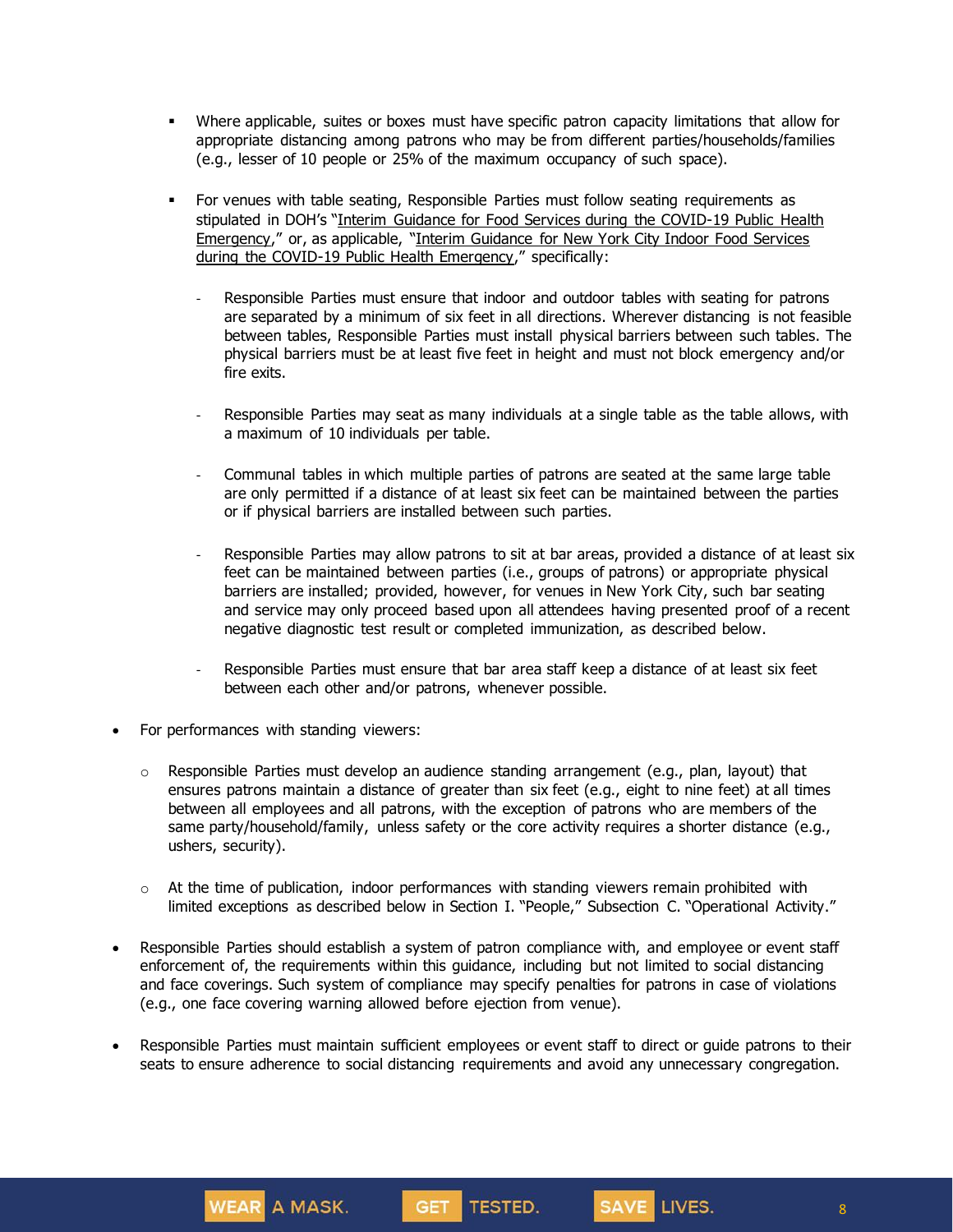- $\circ$  Where applicable, Responsible Parties are encouraged to maintain adequate lighting in the venue for as long as possible before the performance or event so that patrons can be seated or reach their assigned seat, in accordance with social distancing requirements.
- Responsible Parties should discourage patrons from congregating outside the venue immediately before or after the performance or event, to the extent practicable, and should implement a security plan to disperse individuals who gather in the immediate vicinity outside of the venue and violate social distancing requirements.
- For events that require bag security checks or other security inspections of personal items, Responsible Parties should implement a restriction on bags (e.g., prohibit large bags), or require patrons to bring items in clear or transparent bags to speed up entry lines and avoid the need for frequent employee or event staff contact with personal items; or, ask patrons to not bring large items.
- Responsible Parties may consider closing any common seating areas at the venue (e.g., lobbies, lounges), excluding patron viewing sections. To the extent that such areas remain open, Responsible Parties must modify seating arrangements (e.g., benches, chairs, tables, couches) to ensure that patrons or groups of patrons are at least six feet apart in all directions (i.e., side-to-side and when facing one another).
- Responsible Parties must put in place measures to reduce bi-directional foot traffic using barriers, tape, or signs with arrows in narrow aisles (e.g., between rows of seats), hallways, or spaces, and post signage and distance markers denoting spaces of six feet in all commonly used areas and any areas in which lines are commonly formed or people may congregate (e.g., lobbies, restrooms, elevators, entrances and exits, ticket stations, box offices, health screening stations).
	- o Where possible, Responsible Parties should place markers or barriers to encourage one directional traffic.
	- $\circ$  Responsible Parties must mark areas for individuals to be spaced six feet apart at commonly congested areas (e.g., common seating areas in lobbies, concession and retail areas).
	- $\circ$  Responsible Parties should consider placing signage and markings outside and inside the venue to create one-way foot traffic to facilitate and ensure social distancing upon entry and exit, as well as through any common, high-traffic areas.
- Responsible Parties should prohibit the use of small spaces (e.g., elevators, mechanical areas, control rooms, behind cash registers, storage rooms, sound booths) by more than one individual at a time, unless all individuals in such space at the same time are wearing acceptable face coverings, or necessary for production or performance. However, even with face coverings in use, occupancy must never exceed 50% of the maximum capacity of the space, unless it is designed for use by a single occupant. Responsible Parties should increase ventilation with outdoor air to the greatest extent possible (e.g., opening windows and doors), while maintaining safety protocols.
	- $\circ$  Responsible Parties should take additional measures to prevent congregation in elevator waiting areas and limit density in elevators, such as enabling and encouraging the use of stairs.
- Responsible Parties may modify the use and/or restrict the number of workstations and seating areas for employees and performers/talent (e.g., box office, backstage), so that individuals are at least six feet apart in all directions (e.g., side-to-side and when facing one another) and are not sharing workstations without cleaning and disinfection between use, unless individuals are members of the

WEAR A MASK.

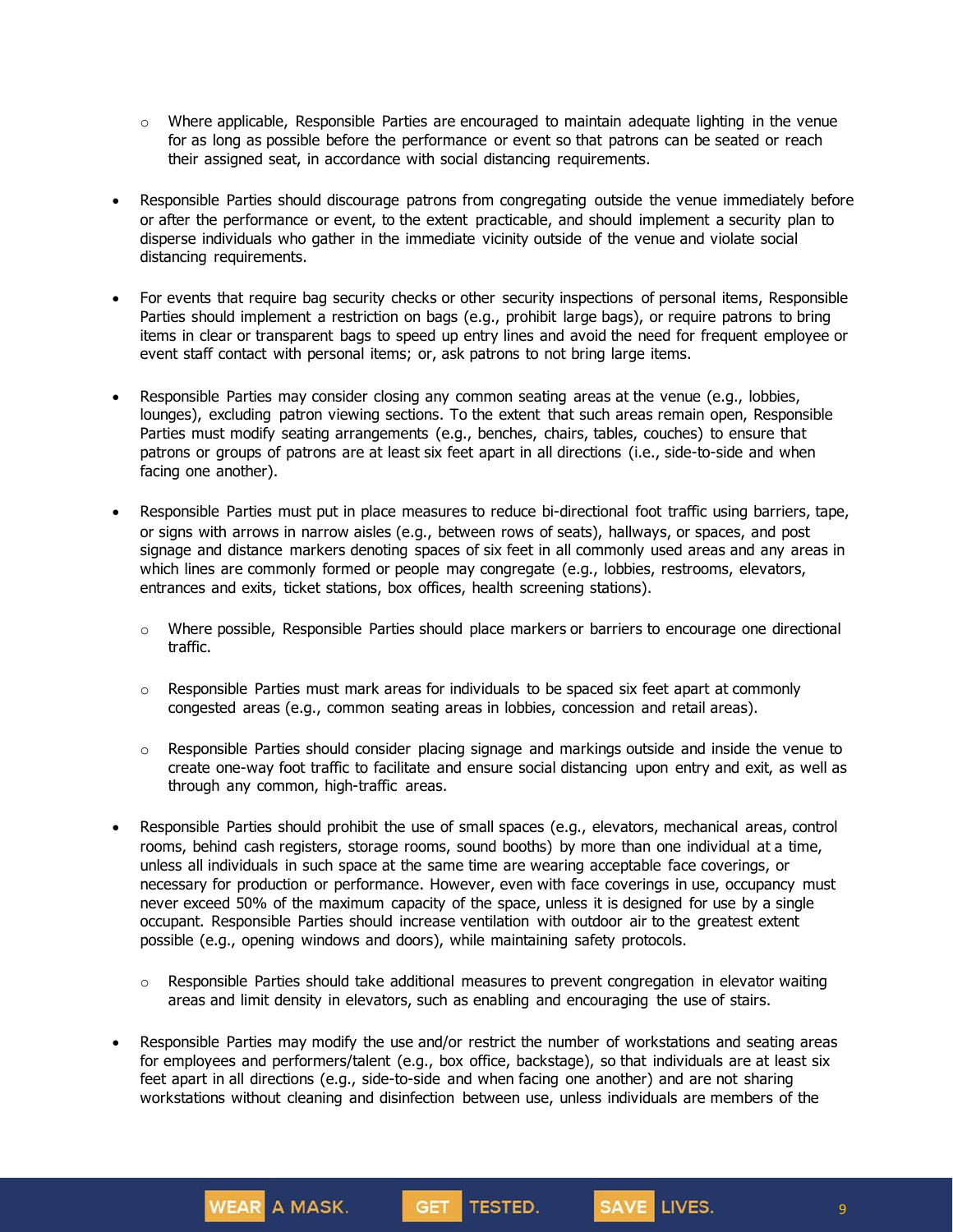same party/household/family. When distancing is not feasible between workstations, Responsible Parties may install physical barriers (e.g., plastic shielding walls) in areas where they would not affect air flow, heating, cooling, or ventilation, or otherwise present a health or safety risk.

- Responsible Parties should consider assigning employees and event staff into fixed pairs or small groups (i.e., cohorts) to limit the number of close or proximate contacts, where possible, particularly for maintenance and cleaning responsibilities.
- Responsible Parties should consider the use of dedicated work zones within the venue and establish a system that prevents overlapping departments in the same work space at the same time. For example, a color-coded system or other visible indicators to facilitate identification of zones and appropriate access for employees and performers/talent may help with capacity and social distancing.
- Responsible Parties must post signs throughout the venue, consistent with DOH [COVID-19](https://coronavirus.health.ny.gov/system/files/documents/2020/04/13067_coronavirus_protectyourself_poster_042020.pdf) signage. Responsible Parties can develop their own customized signage specific to their workplace or setting, provided that such signage is consistent with the Department's signage. Signage should be used to remind individuals to:
	- $\circ$  Stay home if they are feeling sick.
	- $\circ$  Cover their nose and mouth with a face covering at all times, except while eating or drinking in assigned seat.
	- $\circ$  Adhere to DOH travel [advisory](https://coronavirus.health.ny.gov/covid-19-travel-advisory) requirements.
	- o Properly store and, when necessary, discard PPE, including face coverings.
	- o Adhere to physical distancing instructions.
	- o Report symptoms of, or exposure to, COVID-19, and how they should do so.
	- o Follow hand hygiene and cleaning and disinfection guidelines.
	- o Follow appropriate respiratory hygiene and cough etiquette.

#### **B. Gatherings in Enclosed Spaces**

**WEAR A MASK.** 

- Where applicable, Responsible Parties should limit in-person gatherings of employees or performers/talent, outside of performances and in-person production activities (e.g., rehearsals, casting/auditions, staff meetings) to the greatest extent possible and consider the use of other methods such as video or teleconferencing whenever possible, per CDC guidance "Interim [Guidance](https://www.cdc.gov/coronavirus/2019-ncov/community/guidance-business-response.html) for Businesses and Employers to Plan and Respond to [Coronavirus](https://www.cdc.gov/coronavirus/2019-ncov/community/guidance-business-response.html) Disease 2019 (COVID-19)". When videoconferencing or teleconferencing is not preferable or possible, Responsible Parties should hold gatherings or meetings in open, well-ventilated spaces and ensure that individuals maintain six feet of social distance between one another (e.g., if there are chairs, leave space between chairs or have individuals sit in alternating chairs), notwithstanding the above distancing protocols for employees and performers/talent.
	- $\circ$  Responsible Parties should consider remote or virtual casting and auditions, to the extent possible. If performed in-person:

GET TESTED.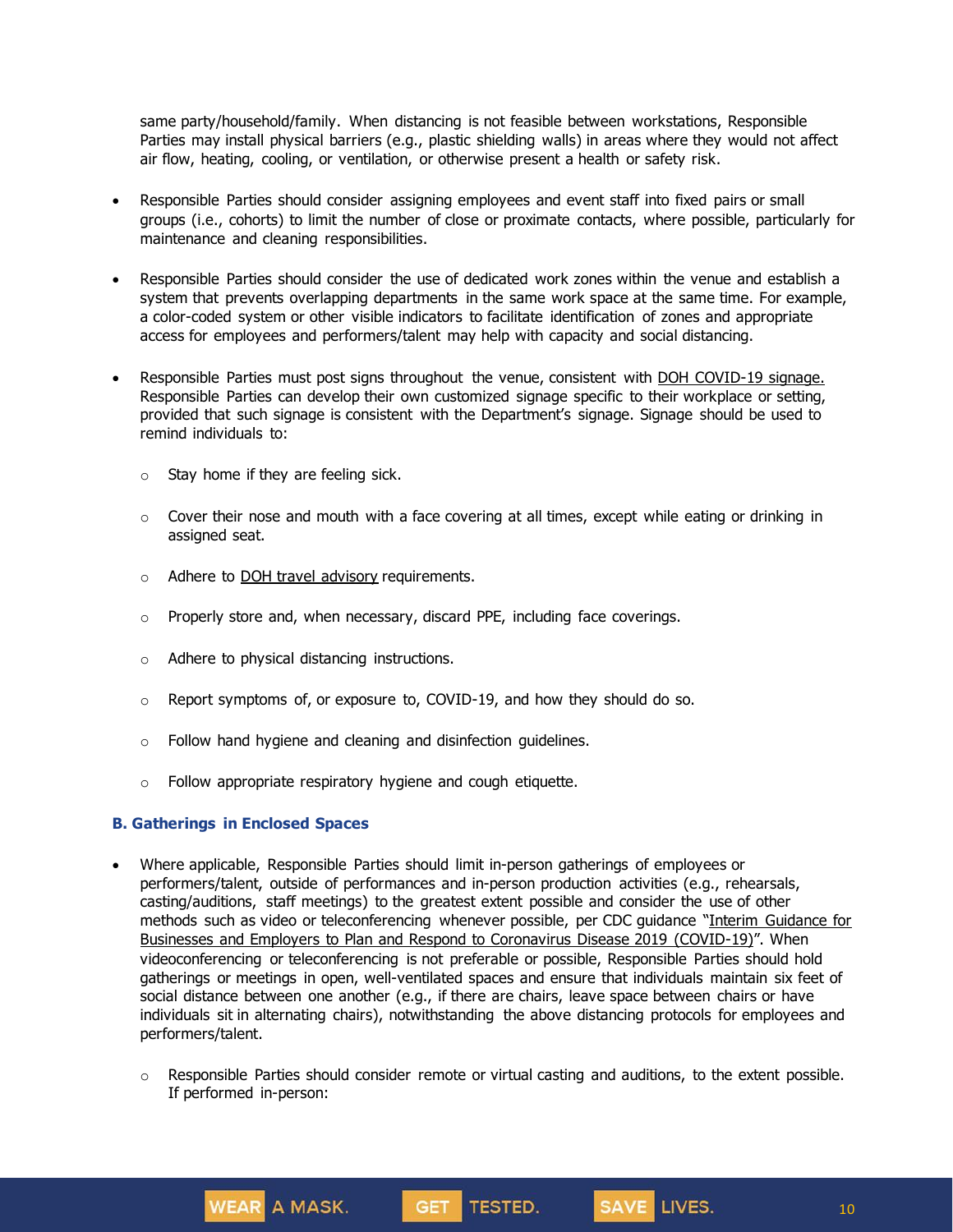- **•** Responsible Parties must provide adequate time between appointments for cleaning and disinfection of shared surfaces and equipment.
- **•** Responsible Parties should ensure that performers arriving at casting locations wait in personal vehicles or outside of the facility or location until the time of their audition.
- Responsible Parties should ensure physical distancing is maintained during auditions, even when multiple individuals are auditioning simultaneously, to the extent possible.
- **•** Responsible Parties must ensure acceptable face coverings are worn at all times, consistent with the provisions of this guidance.
- Responsible Parties should encourage social distancing by limiting occupancy or closing non-essential amenities and communal areas that do not allow for social distancing protocols. If open, Responsible Parties must make hand sanitizer or disinfecting wipes available near such amenities (e.g., vending machines, communal coffee stations, break rooms, snack bars).
- Responsible Parties must put in place practices for adequate social distancing in small areas, such as restrooms and breakrooms, and signage and systems (e.g., flagging when occupied) to restrict occupancy when social distancing cannot be maintained in such areas.
- Where possible, Responsible Parties should implement best practices for communal bathrooms, including but not limited to:
	- $\circ$  installation of physical barriers between toilets and sinks, if six feet of separation is not feasible (e.g., closing off every other stall or sink);
	- o use of touch-free soap dispensers;
	- $\circ$  use of touch-free paper towel dispensers in lieu of air dryers; and
	- $\circ$  installing appropriate signage to encourage capacity restrictions in restrooms and distancing during while waiting.
- To the extent practicable, Responsible Parties should stagger schedules for employees and performers/talent to observe social distancing (i.e., six feet of space) for any gathering (e.g., coffee breaks, meals, and shift starts/stops).
- Responsible Parties should consider performing any scouting activities for venues or performance locations as virtually or remotely as possible or practicable. If employees must travel in person to review a venue or performance location, Responsible Parties should advise that scouting take place in small groups that can maintain social distance, with all employees wearing appropriate face coverings, consistent with the provisions of this guidance.
- Responsible Parties should limit the number of employees and/or performers/talent traveling in the same vehicle at the same time for performance or production purposes to allow for sufficient capacity and distancing.



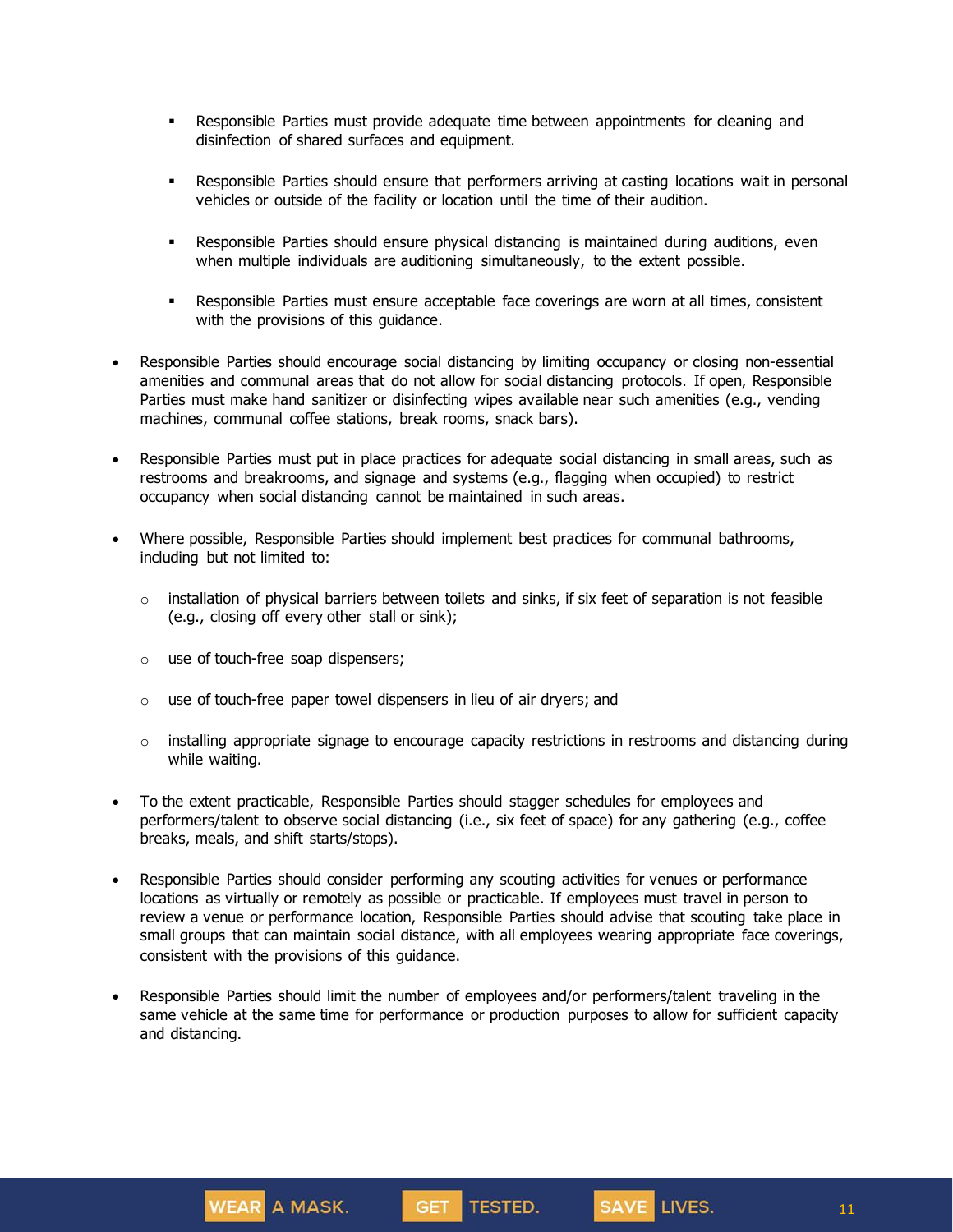- $\circ$  If more than one individual rides in a vehicle, Responsible Parties must ensure that all occupants wear face coverings, and encourage occupants to open windows and increase ventilation, to the extent possible for the safety and comfort of driver(s) and occupant(s).
- $\circ$  Vehicles provided by Responsible Parties to transport employees and/or performers/talent must be regularly cleaned and high-touch areas (e.g., door handles, arm rests, buckles, seats, windows, screens) disinfected prior to use and between any change in driver(s) and/or occupant(s).
	- In such vehicles, hand sanitizing supplies and/or wipes should be provided for use by driver(s) and occupant(s).
- $\circ$  Where practical, Responsible Parties may encourage individuals to drive alone or use private transportation, to the extent possible.

#### **C. Operational Activity**

- Responsible Parties with venues that have an indoor or outdoor capacity of 10,000 attendees or greater must, for each performance or event, submit event details to DOH, at least 5 days in advance of the event date, and such details shall include but not be limited to (1) Responsible Parties' contact information, (2) event name, (3) event address, (4) event date and time, (5) estimated event duration, (6) expected number of attendees, and (7) expected number of employees or event staff, inclusive of venue personnel, contractors, and vendors. If there are material changes to the event details, they must be re-submitted to DOH.
	- $\circ$  Performances/events may be subject to inspection by state and/or local health authorities to ensure compliance with all provisions of the guidance.
- Responsible Parties with venues that have an indoor capacity of 1,500 to 9,999 attendees or outdoor capacity of 2,500 to 9,999 attendees must, for each performance or event, submit event details to the respective county health department or local public health authority (i.e., local health authorities), at least 5 days in advance of the event date, and such details shall include but not be limited to (1) Responsible Parties' contact information, (2) event name, (3) event address, (4) event date and time, (5) estimated event duration, (6) expected number of attendees, and (7) expected number of employees or event staff, inclusive of venue personnel, contractors, and vendors. If there are material changes to the event details, they must be re-submitted to the respective county health department or local public health authority.
	- $\circ$  Performances/events may be subject to inspection by state and/or local health authorities to ensure compliance with all provisions of the guidance.
- For indoor events, Responsible Parties must ensure that all attendees are assigned seats and that attendees are not congregating except when seated with members of their same party/household/family. Attendees should only be standing when necessary (e.g., enter/exit, restroom, concession, retail), or under limited conditions when permitted as follows:
	- $\circ$  For venues with unique architecture that prevent stable installation of seats, or if providing seating for patrons would compromise safety (e.g., attendee viewing area on an incline or decline where temporary seats may not provide a stable seating option).



SAVE LIVES.

12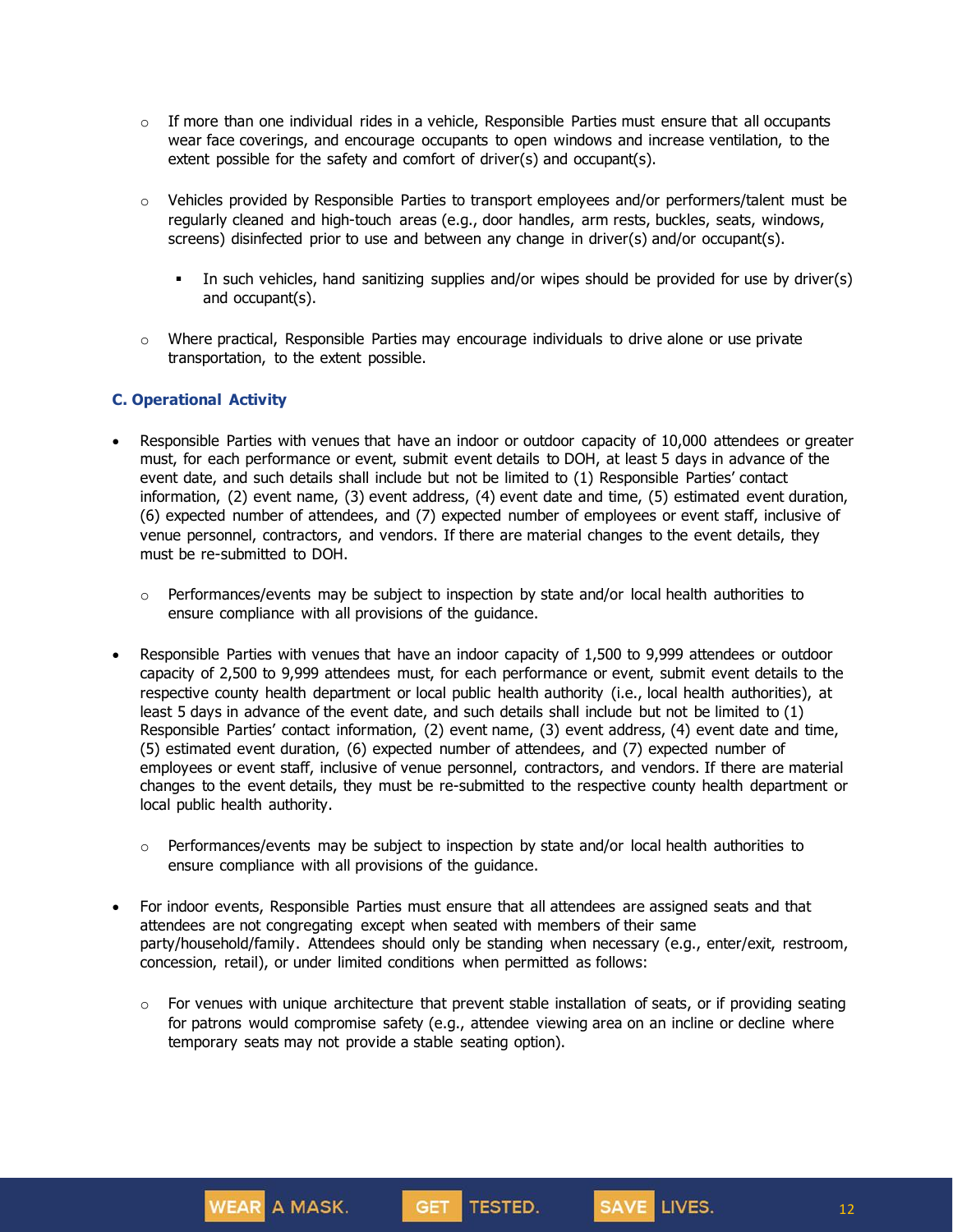- $\circ$  In accordance with DOH's "Interim Guidance for Small and Medium Scale [Performing](https://www.governor.ny.gov/sites/governor.ny.gov/files/atoms/files/Small_and_Medium_Performing_Arts_Detailed_Guidance.pdf) Arts and [Entertainment](https://www.governor.ny.gov/sites/governor.ny.gov/files/atoms/files/Small_and_Medium_Performing_Arts_Detailed_Guidance.pdf) Venues during the COVID-19 Public Health Emergency," for incidental, non-ticketed performances, such as solo singers, bands, or other performers performing in public locations:
	- **•** Responsible Parties must ensure that there is sufficient space to allow attendees to maintain a distance of greater than six feet (e.g., eight to nine feet) between attendees who are not members of the same party/household/family, and at least 12 feet or an appropriate physical barrier between attendees and any performers/talent.
	- **•** Responsible Parties must ensure strict adherence to social distancing for standing attendee viewers.
	- **•** Responsible Parties must ensure attendees wear face coverings at all times when standing and may only temporarily remove face covering to eat or drink while seated.
	- **•** Responsible Parties should consider placing appropriate distance markers denoting spaces of greater than six feet to ensure attendees adhere to social distancing limits and any arriving/departing attendees or passersby can move through the public location with compromising social distancing.
	- **•** Responsible Parties should consider maintaining sufficient employee, event staff, or security presence to monitor traffic flow and to ensure groups adhere to social gathering limitations.
- Responsible Parties should consider initial programming within the venue that requires fewer in-person employees or performers/talent to execute (e.g., limit backup dancers, musical accompaniment, number of panelists) as venue and production operations resume.
	- $\circ$  Where practical, Responsible Parties may consider limiting initial performance length.
	- $\circ$  Where practical, Responsible Parties should consider shortening or eliminating intermission(s) to reduce the amount of uncontrolled patron movement throughout the venue.
- Due to the increased risk that activities such as singing, shouting, projecting one's voice loudly, or playing wind instruments could potentially lead to increased production of respiratory droplets, Responsible Parties should consider ways to reduce the amount of high aerosol-producing programming at this time or implement appropriate risk mitigation measures (e.g., additional spacing, PPE, or testing).
	- o Responsible Parties should minimize audience participation by requiring patrons to remain seated or, if standing, stationary away from the performer/talent (with the exceptions of entry/exit, restrooms, concessions and/or retail).
- Responsible Parties must ensure that all employees and performers/talent receive training on COVID-19 safety, proper hand and respiratory hygiene, and cleaning and disinfection protocols.

SAVE LIVES.

- Responsible Parties must take measures to reduce interpersonal contact and congregation, through methods such as:
	- $\circ$  limiting in-person presence to only those staff who are necessary to produce, stage, and accommodate a performance or event with patron attendees;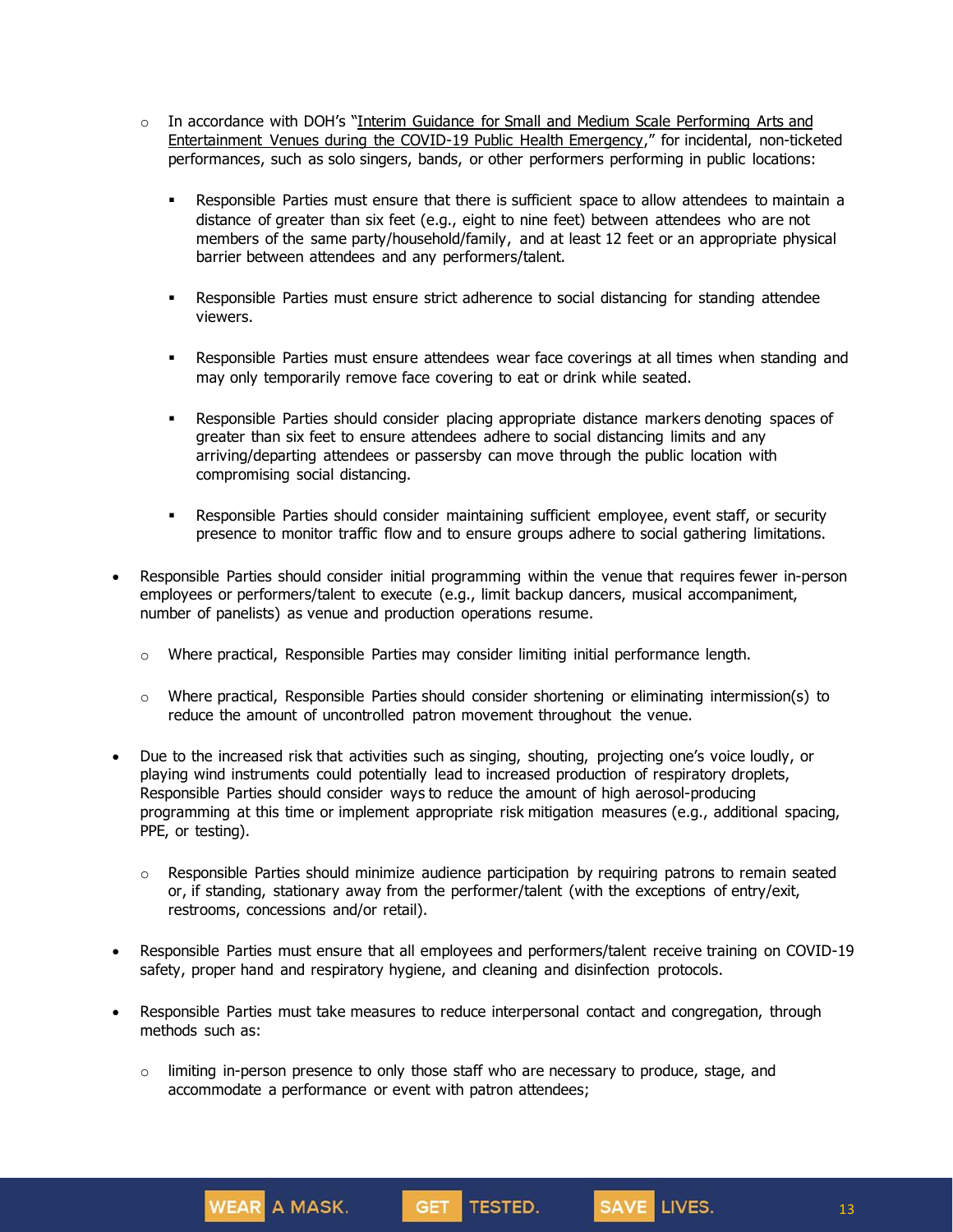- $\circ$  shifting design (e.g., A/B teams, staggered arrival/departure times for employees);
- o avoiding multiple crews and/or teams working in the same area by staggering scheduled tasks and using signs to indicate occupied areas (e.g., maintenance crews); and/or
- o developing protocols to socially distance while using shared equipment, such as telephones and radios, mic packs, copiers, printers, registers, and to clean and disinfect shared equipment between users and/or encourage users to wear disposable gloves.
- Where applicable, Responsible Parties must stagger performance/event times and provide sufficient time between performances/events to avoid crowding at exits and entrances, and ensure thorough cleaning and disinfection of the venue after the event ends.
- Responsible Parties should ensure that employees and performers/talent are provided adequate time throughout the day to periodically clean and disinfect their gear or equipment (e.g., instruments, cameras, props, costumes, uniforms, wigs).
- At this time, Responsible Parties must prohibit any direct, close contact interactions between patrons and performers/ talent (e.g., autographs).
- Where appropriate, Responsible Parties should consider having performers/ talent arrive at the venue "show ready," to the extent possible (e.g., having completed hair, makeup, and wardrobe off site or through remote instruction).
- Responsible Parties should make efforts to digitize all disposable items, to the extent possible (e.g., scripts, music sheets, sign-in/out, call sheets, brochures, playbills). If digitizing is not feasible, printed materials should be assigned for individual use and should not be shared.
- Responsible Parties may open outdoor and indoor food service areas in strict accordance with guidelines outlined in DOH's "Interim Guidance for Food Services During the [COVID-19](https://www.governor.ny.gov/sites/governor.ny.gov/files/atoms/files/Indoor_and_Outdoor_Food_Services_Detailed_Guidelines.pdf) Public Health [Emergency](https://www.governor.ny.gov/sites/governor.ny.gov/files/atoms/files/Indoor_and_Outdoor_Food_Services_Detailed_Guidelines.pdf)" or, as applicable, "Interim [Guidance](https://www.governor.ny.gov/sites/governor.ny.gov/files/atoms/files/NYC_Indoor_Food_Services_Detailed_Guidance.pdf) for New York City Indoor Food Services during the COVID-19 Public Health [Emergency](https://www.governor.ny.gov/sites/governor.ny.gov/files/atoms/files/NYC_Indoor_Food_Services_Detailed_Guidance.pdf)," for all restaurants, bars, and/or concessions at the venue, including any required separation between tables with seating and social distancing between parties of patrons. However, wherever this guidance applies stricter standards, Responsible Parties must abide by this guidance.
	- $\circ$  Responsible Parties must ensure that patrons only consume food and beverages while seated.
	- $\circ$  Responsible Parties should prohibit any passing of food/beverages among patrons not from the same party/household/family (e.g., passing snacks down a row).
	- $\circ$  Responsible Parties should consider staggered intervals for food and beverage service to allow patrons to maintain social distance while waiting in line.
	- $\circ$  In accordance with the aforementioned guidance, Responsible Parties must discontinue self-service food and beverage (e.g., condiments, soda), and only allow employee served food and beverages at concession areas.



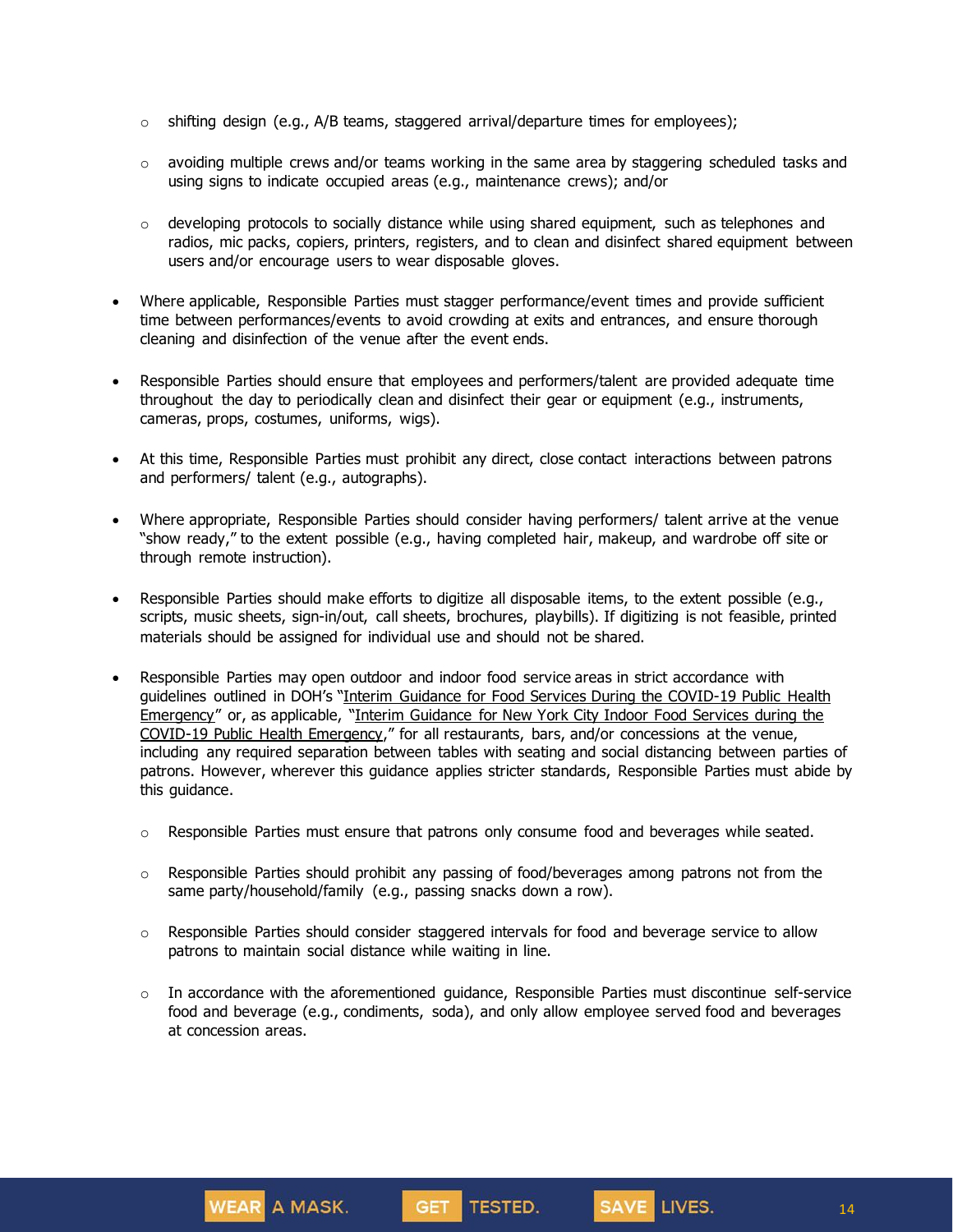- $\circ$  Responsible Parties should provide food and beverages served in pre-packaged or prefilled containers, where possible, and ensure they are not shared between individuals, except members of the same party/household/family.
- $\circ$  Responsible Parties must abide by any applicable curfews on food and beverage services; as of April 2, 2021, such food and beverage services must cease operations by no later than 11:00 PM.
- Responsible Parties should implement security protocols to ensure that venue spaces not in use for the performance or event activities remain closed to patrons to prohibit congregations outside of controlled areas and ensure social distancing protocols throughout the venue.

## **D. Movement and Commerce**

- For ticketed performances and events, Responsible Parties must ensure that all patrons are ticketholders, in order to appropriately manage capacity restrictions, plan and control for the movement of individuals, and prevent unnecessary congregation near entrances/exits.
- To the extent practicable, Responsible Parties should assign patrons designated entry times at particular entrances to reduce congregation during ingress, and communicate this information to attendees ahead of arrival (e.g., color coded tickets, print information on tickets, send information via email or text).
- Responsible Parties must open a sufficient number of entrances/exits at the venue during ingress and egress to reduce congregation. Responsible Parties must ensure that all entry points are staffed to control movements.
	- $\circ$  Responsible Parties must ensure that ushers, employees, or similar event staff are available to direct exiting patrons towards the nearest gate for departure.
- Responsible Parties must maintain sufficient employee or event staff (e.g., security, guest services) on site to monitor traffic flow, limit the number of patrons to the allowed capacity, and ensure patrons adhere to social distancing and gathering restrictions, especially during ingress and egress.
- For performances and events where the number of attendees will exceed the social gathering limit, Responsible Parties should consider extending the perimeter and entryway to allow for additional space to validate patron entry credentials (e.g., valid ticket, proof of negative diagnostic test result or proof of immunization) and process patrons during ingress to reduce congregation.
- Responsible Parties must prohibit congregating and loitering by patrons (e.g., in lobbies, concession areas) and must maintain sufficient employees and event staff on site, including hiring or deploying additional staff, to eliminate congregating and loitering.
- Responsible Parties should limit on-site interactions (e.g., designate an egress(es) for individuals leaving their shifts and a separate ingress(es) for individuals starting their shifts) and movements (e.g., their employees should remain near their workstations as often as possible).
	- $\circ$  Responsible Parties should clearly designate separate entrances and exits with one-way traffic flow, where possible.



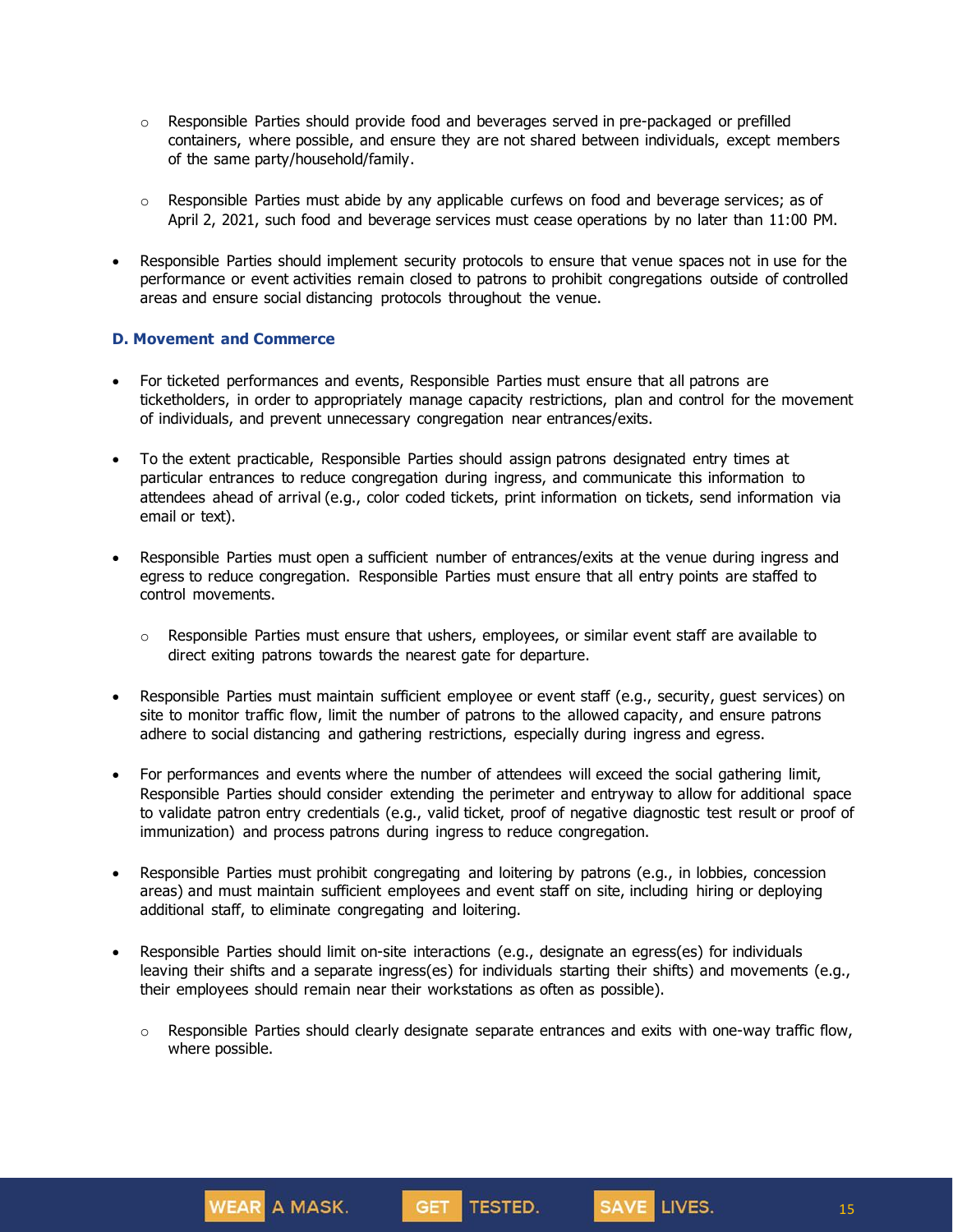- $\circ$  Responsible Parties must develop a plan for people to maintain at least six feet of social distance while waiting inside or outside of the venue for, as applicable, health screening or to provide proof of required diagnostic testing or immunization credential. Responsible Parties may use visual cues and/or queueing control devices (e.g., stanchions, line distance markers, arrows).
- Responsible Parties should rearrange patron waiting areas (e.g., waiting lines, lobbies, parking areas) to maximize social distance among other patrons and minimize interaction with other individuals who are not member of same party/household/family in the area.
- For ticketed events, Responsible Parties must ensure patrons are able to purchase tickets in advance to manage and track the capacity limits. Responsible Parties must provide primarily contactless check-in, ticketing, and pay-ahead options (e.g., online portal, mobile application, call-ahead, mail order, or physical pick-up at pre-arranged time) and should use touchless payment options, as available, to minimize handling cash, credit cards, reward cards, and mobile devices from patrons, where possible.
	- $\circ$  Responsible Parties must assign seats in the venue for patrons in accordance with the above requirements.
	- $\circ$  Responsible Parties should encourage patrons to purchase tickets in advance of the event, to the greatest extent possible.
	- $\circ$  Responsible Parties must place visual cues (e.g., cones, markers, signage) to mark six feet or more of distance in ticket pick-up and other venue waiting lines.
	- $\circ$  Responsible Parties should limit handling of devices or shared objects between patrons and venue personnel during check-in (e.g., phones for troubleshooting digital tickets).
	- o Where possible, Responsible Parties should encourage patrons to order food and beverages in advance or remotely (e.g., phone, online, app, or other digital concession ordering) at the venue, and make items available in dedicated pick-up areas or provide service-to-seat or delivery options for patrons.
- Responsible Parties must establish designated areas for pickups and deliveries, limiting contact to the extent possible.
- For deliveries to the venue, Responsible Parties should implement a touchless delivery system whereby drivers stay in the cab of the vehicle while delivery takes place or, where not practicable, Responsible Parties must provide acceptable PPE appropriate to the anticipated activities that includes, at a minimum, a face covering to personnel involved in the delivery at no cost for the duration of the delivery process.
- Responsible Parties must ensure employees perform hand hygiene before and after transferring (e.g., from a delivery driver) a load of equipment/supplies/merchandise (e.g., perform hand hygiene before starting to load items; and once all items have been loaded, finish by performing hand hygiene again).
- Responsible Parties should provide disposable or single-use programs, pamphlets, maps, etc. to patrons, if such items are used; and make these available digitally to be viewed on personal electronic devices, as practicable.
	- o If single-use items cannot be provided, Responsible Parties must ensure reusable objects are cleaned and disinfected after each use.

WEAR A MASK.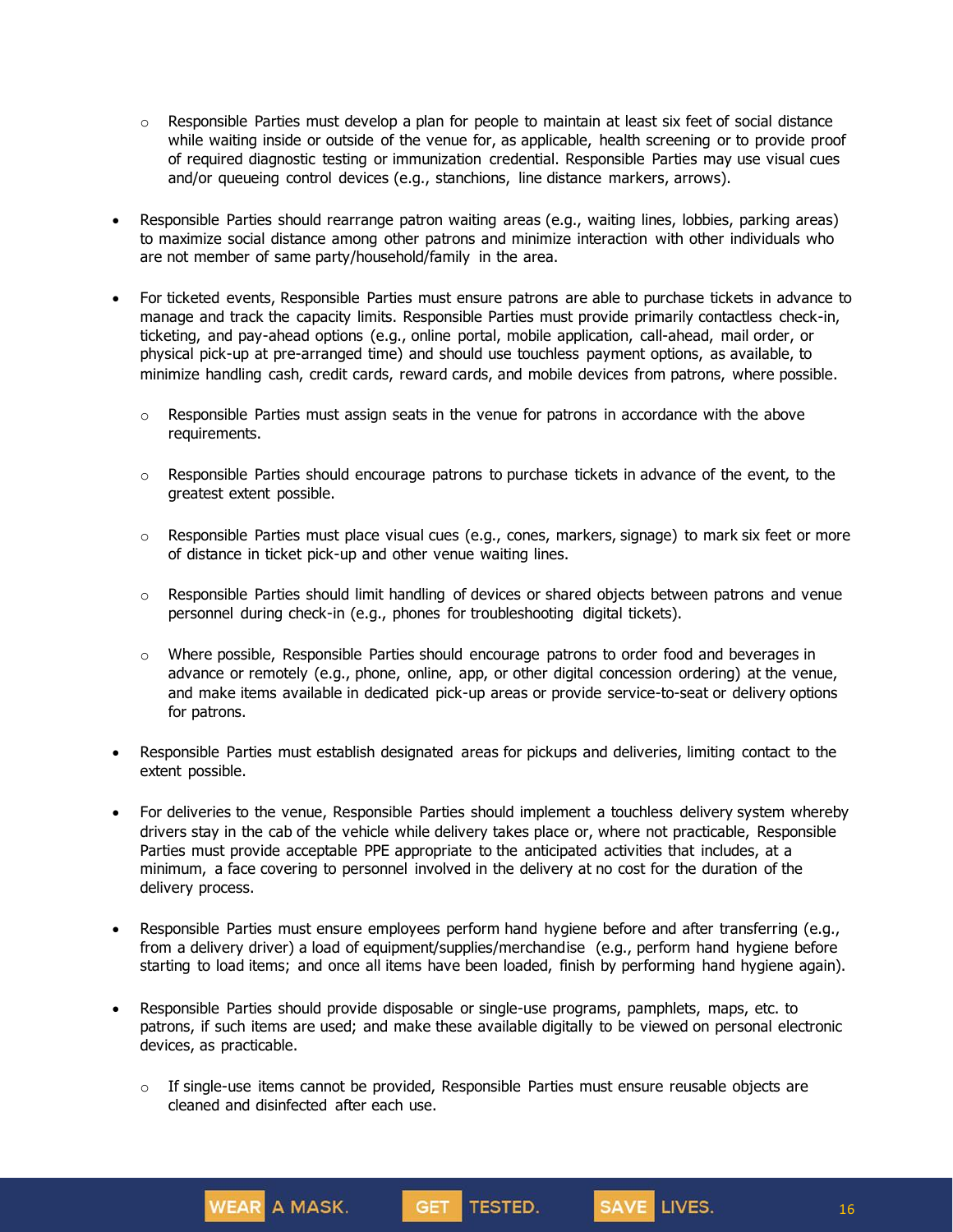- $\circ$  Responsible Parties are encouraged to make digital programs and maps available (e.g., on mobile phones) where possible, rather than providing physical programs and maps.
- Responsible Parties must close off any common seating or retail merchandising areas where social distance cannot be maintained.

# **II. PLACES**

### **A. Air Handling and Building Systems**

For venues with indoor areas:

- Responsible Parties must ensure building HVAC system filtration meets the highest rated filtration compatible with the currently installed filter rack and air handling systems, at a minimum MERV-13, or industry equivalent or greater (e.g., HEPA), as applicable, and as certified and documented by a certified HVAC technician, professional, or company, [ASHRAE-](https://www.ashrae.org/about/news/2020/ashrae-offers-covid-19-building-readiness-reopening-guidance)certified professional, certified retrocommissioning professional, or New York licensed professional building engineer.
	- $\circ$  Responsible Parties should also consider adopting additional ventilation and air filtration mitigation protocols per [CDC](https://www.cdc.gov/coronavirus/2019-ncov/community/guidance-business-response.html) and [ASHRAE](https://www.ashrae.org/technical-resources/resources) recommendations, particularly for buildings with air handling systems older than 15 years, including:
		- **•** Performing necessary retro-commissioning of central systems, as well as testing, balancing, and repairs as needed;
		- Increasing ventilation rates and outdoor air ventilation to the extent possible;
		- **•** Keeping systems running for longer hours, especially for several hours daily before and after occupancy;
		- Disabling demand-controlled ventilation, where reasonable, and maintain systems that increase fresh air supply;
		- **■** Maintaining relative humidity between 40-60% where possible;
		- Opening outdoor air dampers to reduce or eliminate recirculation to the extent possible;
		- **•** Sealing edges of the filter to limit bypass;
		- Regularly inspecting systems and filters to ensure they are properly operating, and filters are appropriately installed, serviced, and within service life;
		- **•** Opening windows to the extent allowable for occupant safety and comfort;
		- Installing appropriately designed and deployed ultraviolet germicidal irradiation (UVGI-C) to deactivate airborne virus particles; and/or
		- Using portable air cleaners (e.g., electric HEPA units), considering units that provide highest air change rate at appropriate performance level and do not generate harmful byproducts.
- For venues with central air handling systems that cannot handle the abovementioned minimum level of filtration (i.e., MERV-13 or greater), Responsible Parties must have a certified HVAC technician, professional, or company, [ASHRAE-](https://www.ashrae.org/about/news/2020/ashrae-offers-covid-19-building-readiness-reopening-guidance)certified professional, certified retro-commissioning professional, or New York licensed professional building engineer certify and document that the currently installed filter rack is incompatible with abovementioned minimum level of filtration (i.e., MERV-13 or greater) and/or the air handling system would be unable to perform to the minimum level of heating and cooling that it

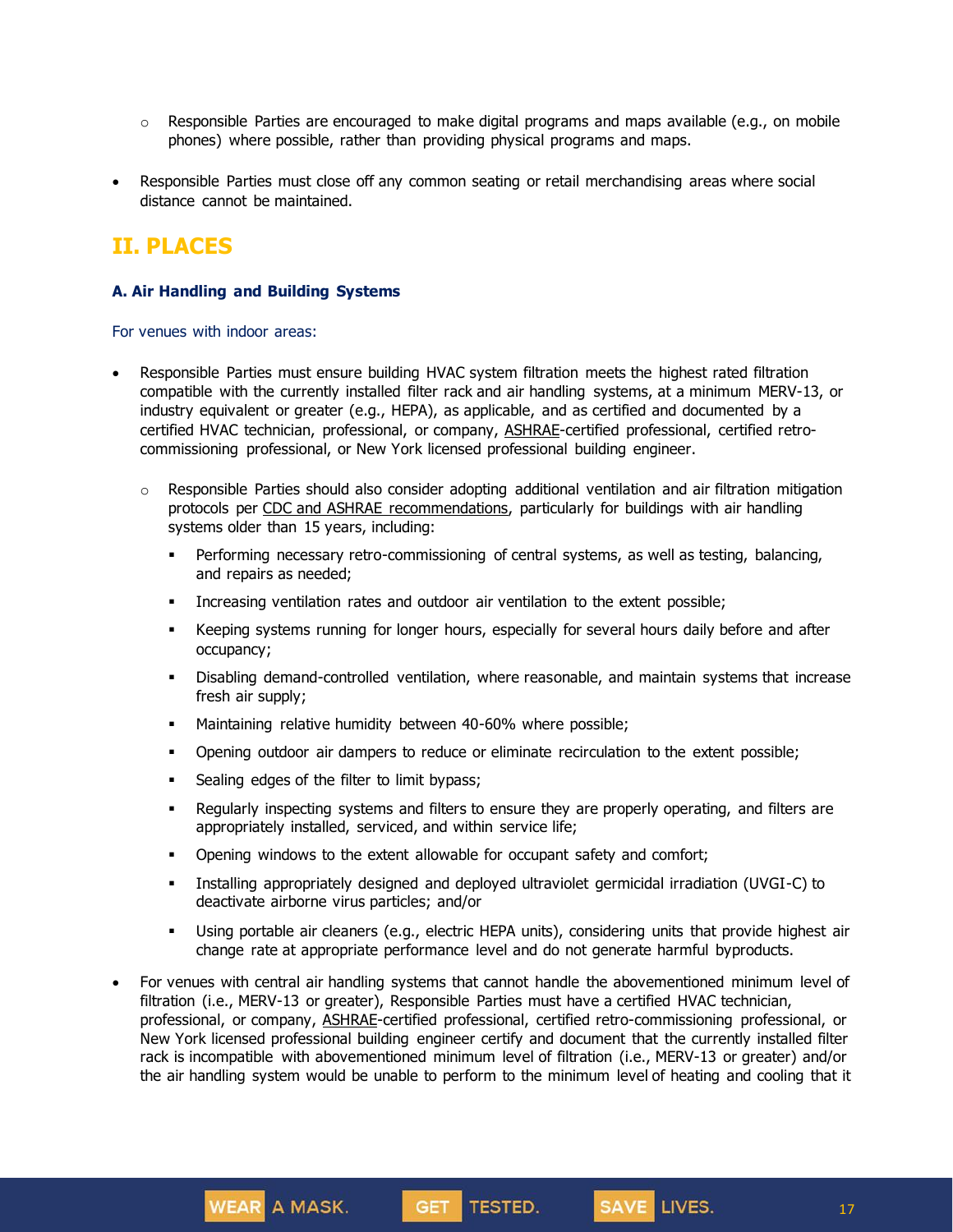was otherwise able to provide prior to the COVID-19 public health emergency if such a high degree of filtration (i.e., MERV-13 or greater) was installed.

- $\circ$  Further, Responsible Parties must retain such documentation for review by state or local health department officials to operate at a lesser filtration rating with additional ventilation and air filtration mitigation protocols.
- $\circ$  In addition, Responsible Parties with venues that have a central air handling system who are unable to meet a filtration rating of MERV-13 or greater must adopt additional ventilation and/or air filtration mitigation protocols per [CDC](https://www.cdc.gov/coronavirus/2019-ncov/community/guidance-business-response.html) and [ASHRAE](https://www.ashrae.org/technical-resources/resources) recommendations, including:
	- **•** Performing necessary retro-commissioning of central systems, as well as testing, balancing, and repairs as needed;
	- Increasing ventilation rates and outdoor air ventilation to the extent possible;
	- **EXECT** Keeping systems running for longer hours, especially for several hours daily before and after occupancy;
	- Disabling demand-controlled ventilation, where reasonable, and maintain systems that increase fresh air supply;
	- **■** Maintaining relative humidity between 40-60% where possible;
	- Opening outdoor air dampers to reduce or eliminate recirculation to the extent possible;
	- **•** Sealing edges of the filter to limit bypass;
	- Regularly inspecting systems and filters to ensure they are properly operating, and filters are appropriately installed, serviced, and within service life;
	- Opening windows to the extent allowable for occupant safety and comfort;
	- Installing appropriately designed and deployed ultraviolet germicidal irradiation (UVGI-C) to deactivate airborne virus particles; and/or
	- Using portable air cleaners (e.g., electric HEPA units), considering units that provide highest air change rate at appropriate performance level and do not generate harmful byproducts.
- For venues that do not have central air handling systems, Responsible Parties must adopt additional ventilation and air filtration mitigation protocols per [CDC](https://www.cdc.gov/coronavirus/2019-ncov/community/guidance-business-response.html) and [ASHRAE](https://www.ashrae.org/technical-resources/resources) recommendations, including:
	- o Regularly inspecting any room ventilation systems (e.g., window units, wall units) to ensure they are properly operating, and filters are appropriately installed, serviced, and within service life.
	- $\circ$  Keeping any room ventilation systems running for longer hours, especially for several hours daily before and after occupancy;
	- $\circ$  Setting room ventilation systems to maximize fresh air intake, set blower fans to low speed and point away from occupants to the extent possible;
	- o Maintaining relative humidity between 40-60% where possible;
	- $\circ$  Opening windows to the extent allowable for occupant safety and comfort;
	- $\circ$  Setting any ceiling fans to draw air upwards away from occupants, if applicable;
	- o Prioritizing window fans to exhaust indoor air where possible;

**WEAR** A MASK.

 $\circ$  Avoiding using fans that only recirculate air or only blow air into a room without providing for appropriate exhaust;

GET TESTED.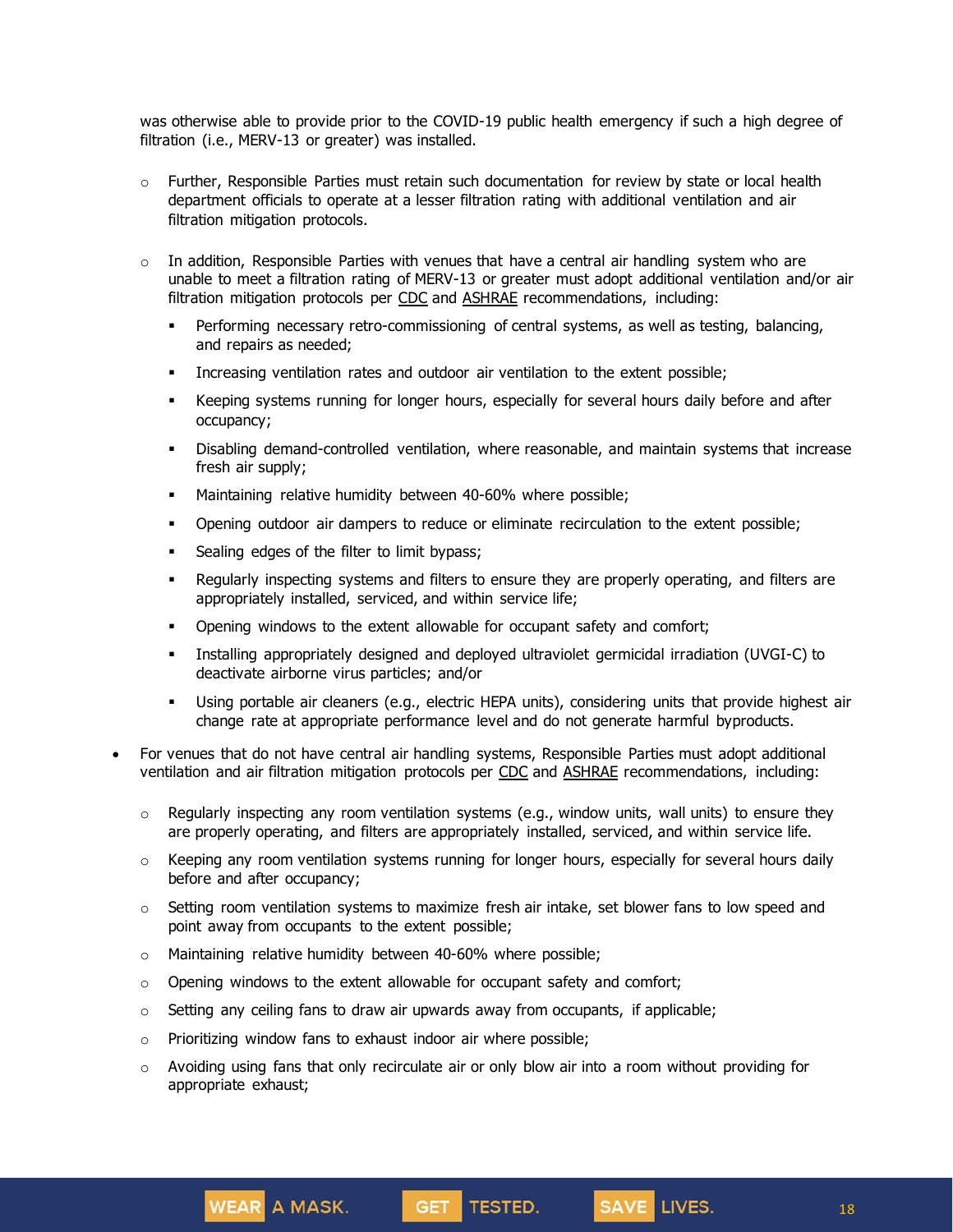- $\circ$  Installing appropriately designed and deployed ultraviolet germicidal irradiation (UVGI-C) to deactivate airborne virus particles; and/or
- o Using portable air cleaners (e.g., electric HEPA units), considering units that provide highest air change rate at appropriate performance level and do not generate harmful byproducts.
- Before occupants return to a venue that has been entirely closed, Responsible Parties must complete pre-return checks, tasks, and assessments to ensure a healthy and safe environment. These systems include, but are not limited to, mechanical systems, water systems, elevators, and HVAC systems.
	- $\circ$  Depending on the length of time equipment has been inactive, Responsible Parties should run systems with careful observation to ensure machinery (e.g., valves and switches) are operating correctly.
	- $\circ$  Specific system actions may be required to restart systems after prolonged shutdown. Responsible Parties may determine necessity for each of these items based on length of shutdown and condition as inspected.
	- $\circ$  As appropriate and applicable, Responsible Parties should flush building with fresh air based on the design of the makeup/outside air system for a minimum of 24 hours.
	- $\circ$  Responsible Parties must ensure air filters are replaced as needed (e.g., after flushing the building).
	- $\circ$  Responsible Parties must ensure maintenance and monitoring of cooling towers have been conducted in accordance with state regulations and that chemical and microbial levels are within defined ranges for any closed water systems and/or water features, and drain any devices that may contain stagnant water.
	- $\circ$  Responsible Parties must flush cold- and hot-water systems in accordance with building water management plan, if applicable.
	- $\circ$  Responsible Parties must ensure any water filters are replaced as needed after flushing the building's water systems.
	- $\circ$  For buildings that were entirely closed, Responsible Parties should ensure that the operation of all mechanical equipment and systems has been restored prior to reopening the building.

#### **B. Protective Equipment**

- Responsible Parties must ensure that employees, performers/talent, and patrons are only permitted entry into the venue if they wear an acceptable face covering; provided that such individuals are over the age of two and able to medically tolerate such covering.
	- $\circ$  Per [Executive](https://www.governor.ny.gov/news/no-20234-continuing-temporary-suspension-and-modification-laws-relating-disaster-emergency) Order 202.34, as extended, Responsible Parties may deny admittance to individuals who fail to wear face coverings.
- Responsible Parties must ensure that all individuals, including employees, performers/talent, and patrons, wear acceptable face coverings at all times when within the venue, except as otherwise authorized within this guidance (e.g., patrons temporarily eating or drinking while seated and socially distanced from individuals who are not members of their same party/household/family, performers/talent conducting core activities/performing).



SAVE LIVES.

19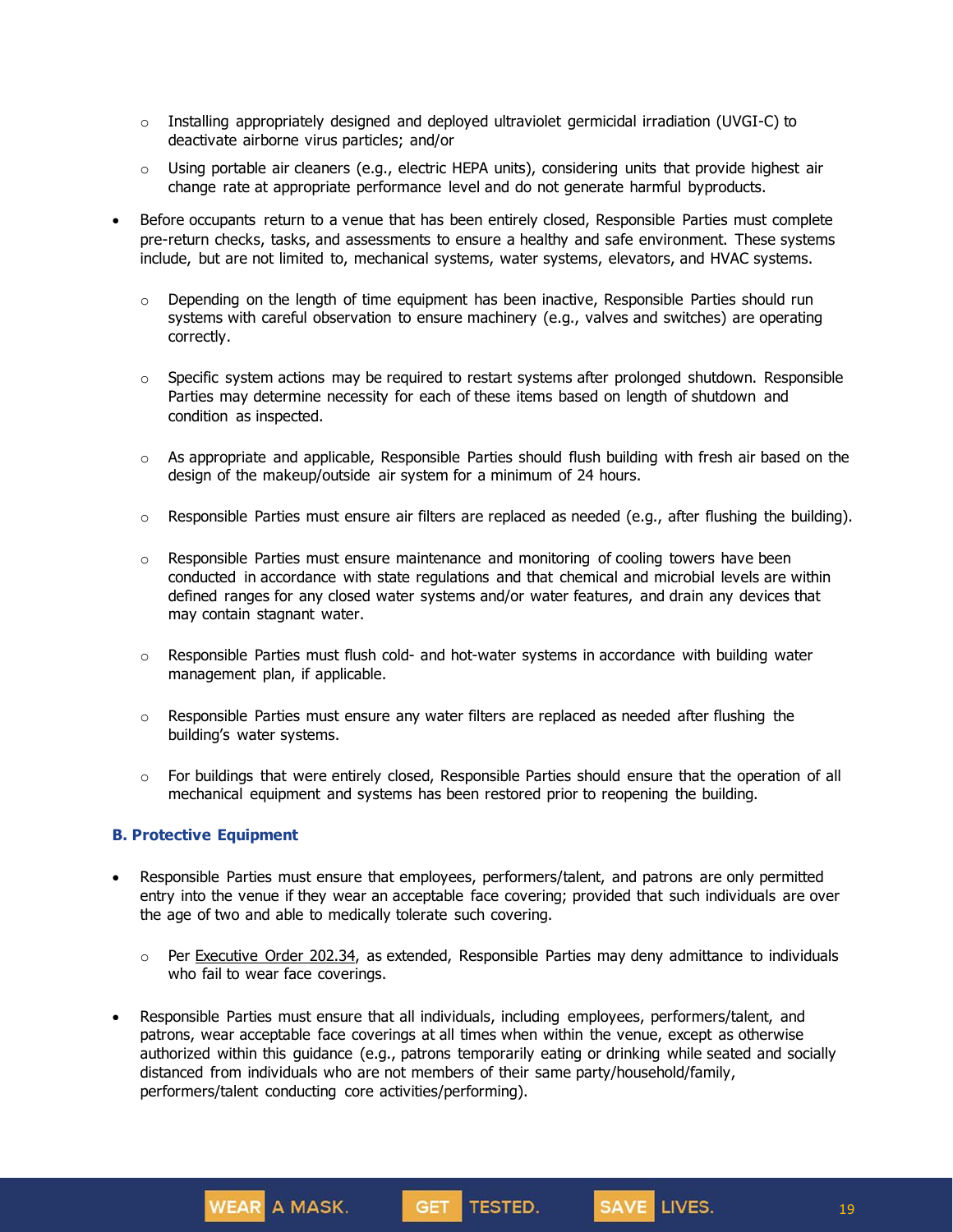- $\circ$  Provided that core activities and functions (e.g., travel, wardrobe, hair, makeup, performing) may require employees and/or performers/talent coming within six feet of distance, Responsible Parties must identify such activities and functions, and implement a protocol for mitigation of risk for involved individuals (e.g., physical barriers, face coverings or other PPE, abbreviated periods of time, air ventilation/filtration).
- $\circ$  Responsible Parties must ensure that all employees and event staff in close contact or proximity to performers/talent who are not wearing face coverings (e.g., hair stylists, makeup artists, costume attendants, sound technicians) wear both an acceptable face covering and additional PPE, such as a face shield or eye protection (e.g., goggles), for the duration of the activity requiring proximity. All employees and event staff should also wear gloves or practice hand hygiene before and after such activities.
- $\circ$  To the extent practicable, performers/talent should maintain at least six feet of distance, or be separated by an appropriate physical barrier, from other performers/talent during their performances. Further, performers/talent who are not wearing a face covering during their performance (e.g., singing) or who are playing a wind, brass, or other breath-driven instrument should be separated from other performers by 12 feet or an appropriate physical barrier, and, as possible, not directly facing one another (e.g., band members, orchestra, choirs, panelists).
	- Where possible, musicians must wear masks throughout the performance (e.g., piano, guitar, cello).
- Responsible Parties must install physical barriers between workstations where employees are frequently interacting with other employees, performers/talent, and/or patrons (e.g., ticket booths, box office, health screening stations), as feasible and where social distancing cannot be maintained.
	- $\circ$  As mentioned above, if used, physical barriers (e.g., plexiglass or similar materials) should be put in place in accordance with OSHA [guidelines](https://www.osha.gov/Publications/OSHA3990.pdf)
	- o Responsible Parties should also consider installing physical barriers or other distancing options for events that typically require closely-packed performers/talent (e.g., orchestras, bands, choirs, panelists).
- In addition to the necessary PPE as required for certain workplace activities, Responsible Parties must procure, fashion, or otherwise obtain acceptable face coverings, and provide such coverings to employees while at work at no cost to the employee. Responsible Parties should have an adequate supply of face coverings, masks and other required PPE on hand should any individual need a replacement.
	- $\circ$  Face coverings must be cleaned or replaced after use and may not be shared. Please consult the CDC [guidance](https://www.cdc.gov/coronavirus/2019-ncov/community/guidance-business-response.html) for additional information on cloth face coverings and other types of PPE, as well as instructions on use and cleaning.
	- $\circ$  Note that cloth face coverings or disposable masks shall not be considered acceptable face coverings for workplace activities that typically require a higher degree of protection for PPE due to the nature of the work. Responsible Parties must adhere to OSHA [standards](https://www.osha.gov/personal-protective-equipment) for such safety equipment.
	- $\circ$  Responsible Parties must advise employees and performers/talent to regularly clean or replace their face coverings if they become wet or soiled.

SAVE LIVES.

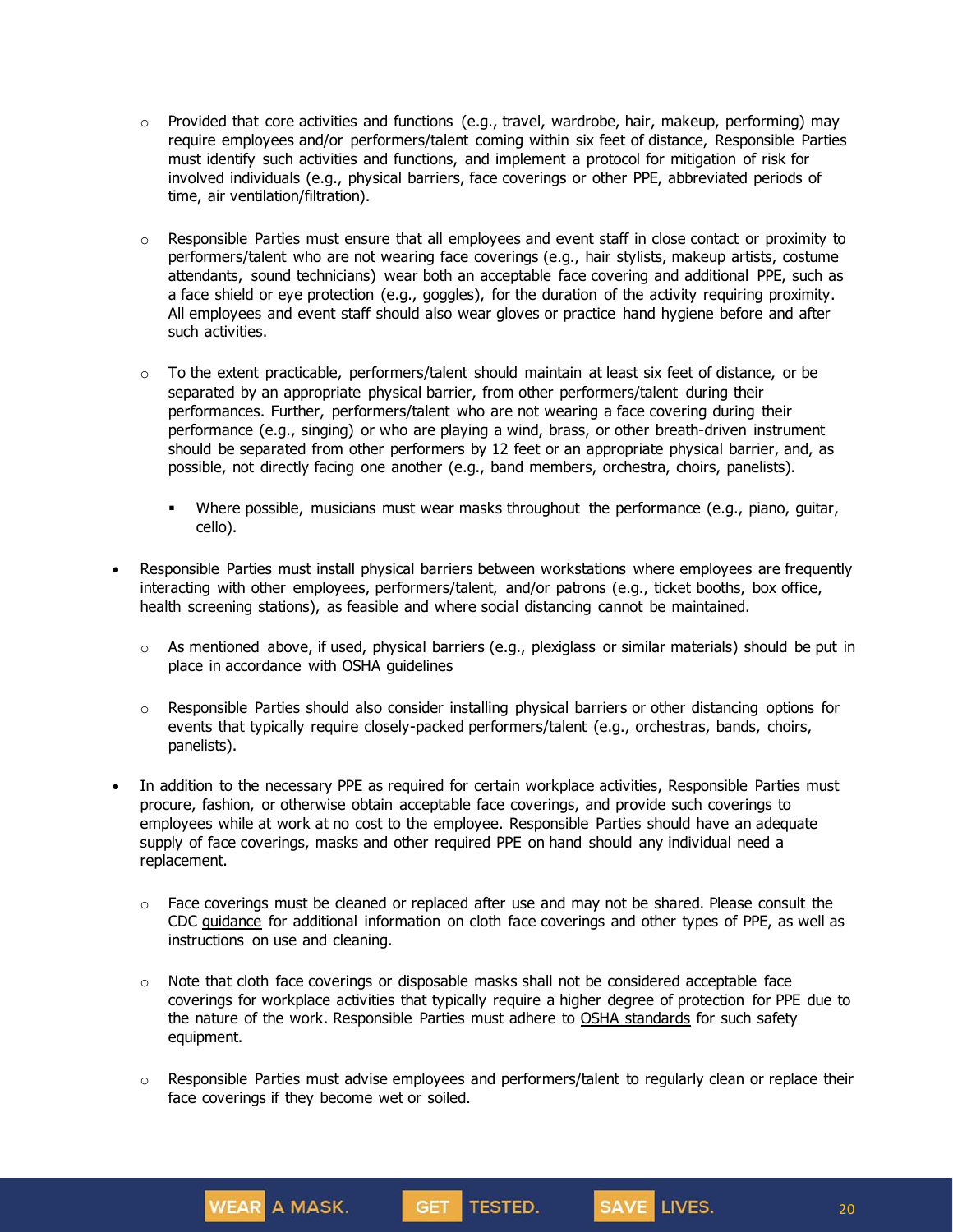- Responsible Parties must allow employees and performers/talent to use their own acceptable face coverings but cannot require employees and performers/talent to supply their own face coverings. Further, this guidance shall not prevent employees from wearing their personally owned protective coverings (e.g., surgical masks, N95 respirators).
	- $\circ$  Responsible Parties may require employees and performers/talent to wear more protective PPE due to the nature of their work. Employers should comply with all applicable OSHA standards.
- Responsible Parties must train employees and performers/talent on how to adequately put on, take off, clean (as applicable), and discard PPE, including but not limited to, appropriate face coverings.
- Responsible Parties must put in place measures to limit the sharing of objects (e.g., check-out registers, ticket scanners), as well as the touching of shared surfaces, such as handrails or touchscreens; or, require employees, performers/talent, and patrons to wear gloves (trade-appropriate or medical) when in contact with shared objects or frequently touched surfaces; or, require employees, performers/talent, and patrons to perform hand hygiene before and after contact.

### **C. Hygiene, Cleaning and Disinfection**

- Responsible Parties must ensure adherence to hygiene and cleaning and disinfection requirements as advised by the CDC and DOH, including "Guidance for Organizing Large Events and [Gatherings](https://www.cdc.gov/coronavirus/2019-ncov/community/large-events/considerations-for-events-gatherings.html)," "Guidance for Cleaning and [Disinfection](https://coronavirus.health.ny.gov/system/files/documents/2020/08/interim-guidance-public-and-private-facilities_1.pdf) of Public and Private Facilities for COVID-19," and the "[STOP](https://coronavirus.health.ny.gov/system/files/documents/2020/04/13067_coronavirus_protectyourself_poster_042020.pdf) THE [SPREAD](https://coronavirus.health.ny.gov/system/files/documents/2020/04/13067_coronavirus_protectyourself_poster_042020.pdf)" poster, as applicable. Responsible Parties must maintain logs that include the date, time, and scope of cleaning and disinfection.
- Responsible Parties must provide and maintain hand hygiene stations on site, as follows:
	- $\circ$  For handwashing: soap, running warm water, and disposable paper towels.
	- $\circ$  For sanitizing: an alcohol-based hand sanitizer containing at least 60% alcohol for areas where handwashing facilities may not be available or practical.
	- $\circ$  Responsible Parties must make hand sanitizer available throughout common areas in the venue (e.g., entrances, exits, elevators, lobbies, security/reception desks). Touch-free hand sanitizer dispensers should be installed where possible.
		- **•** Responsible Parties should place signage near hand sanitizer stations indicating that visibly soiled hands should be washed with soap and water; hand sanitizer is not effective on visibly soiled hands.
	- $\circ$  Responsible Parties should place receptacles around the venue for disposal of soiled items, including PPE.
- Responsible Parties must provide appropriate cleaning and disinfection supplies for shared and frequently touched objects and surfaces (e.g., ticket scanners, registers, microphones, radios, railings, elevator buttons) and encourage employees and event staff to use these supplies following manufacturer's instructions, before and after use of these objects and surfaces, followed by hand hygiene.



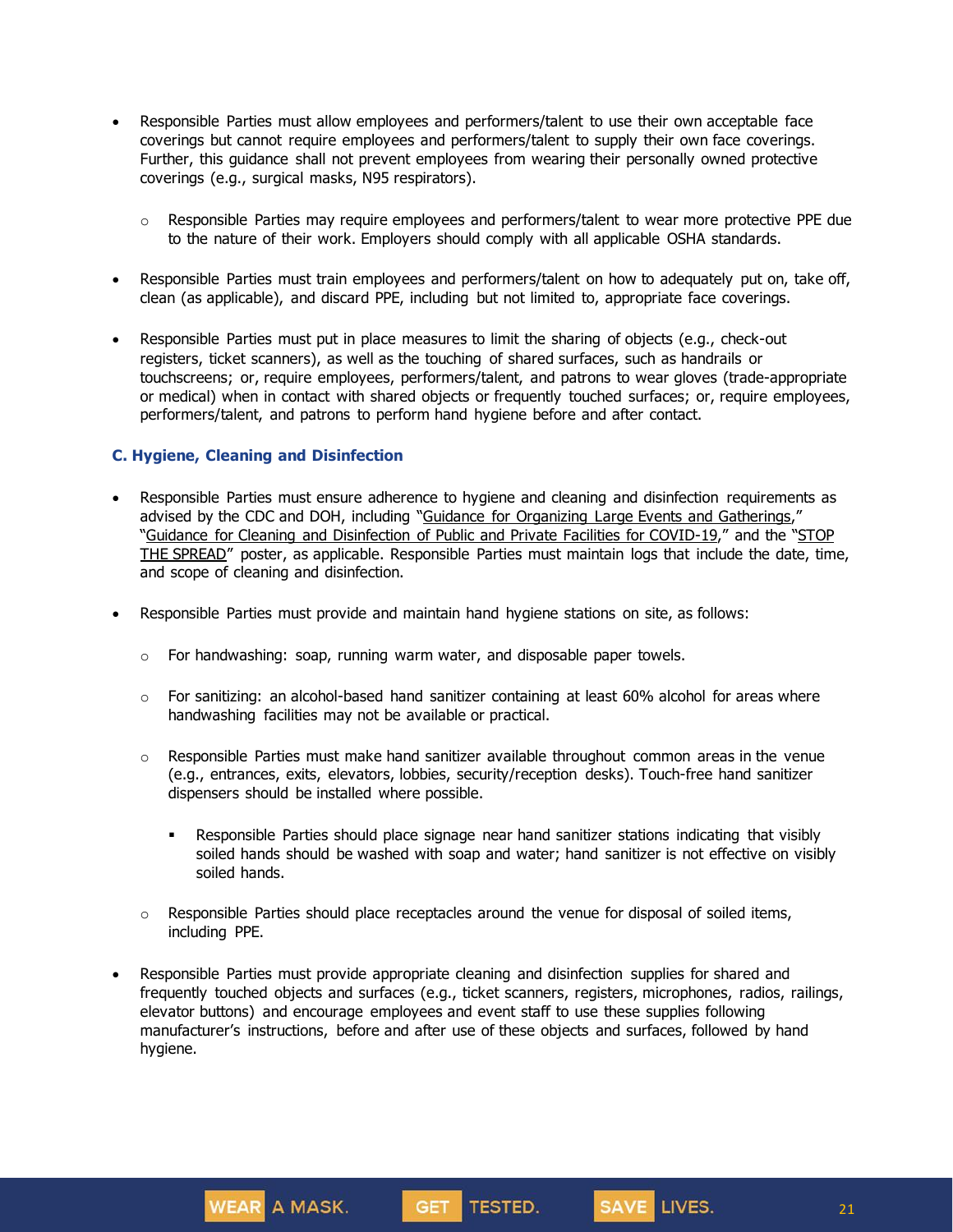- Responsible Parties must conduct regular cleaning and disinfection of the venue and more frequent cleaning and disinfection for high risk areas used by many individuals and for frequently touched surfaces. Cleaning and disinfection must be rigorous and ongoing, and should occur at least after each performance/event, daily, or more frequently as needed. Please refer to DOH's "Interim [Guidance](https://coronavirus.health.ny.gov/system/files/documents/2020/08/interim-guidance-public-and-private-facilities_1.pdf) for Cleaning and [Disinfection](https://coronavirus.health.ny.gov/system/files/documents/2020/08/interim-guidance-public-and-private-facilities_1.pdf) of Public and Private Facilities for COVID-19" for detailed instructions on how to clean and disinfect facilities.
	- o Responsible Parties must ensure regular cleaning and disinfection of restrooms. Restrooms should be cleaned and disinfected at least twice a day when there is a performance/event at the venue, or more often depending on frequency of use.
		- **•** Responsible Parties must ensure distancing rules are adhered to by using signage, occupied markers, or other methods to reduce restroom capacity where feasible.
		- **EXECT** Responsible Parties must ensure that performer/talent and employee areas (e.g., changing rooms, locker rooms) are appropriately and effectively cleaned and disinfected after each performance or event.
	- $\circ$  Responsible Parties must ensure that shared workstations (e.g., check-in desks) are cleaned and disinfected between use by different employees.
	- $\circ$  Responsible Parties should have personnel, who are visible to patrons, designated for the cleaning and disinfection of heavy transit areas and high touch surfaces.
	- $\circ$  Responsible Parties must ensure equipment and tools used by employees and performers/talent are regularly cleaned and disinfected using registered disinfectants. Refer to the Department of Environmental Conservation (DEC) list of [products](http://www.dec.ny.gov/docs/materials_minerals_pdf/covid19.pdf) registered in New York State and identified by the EPA as effective against COVID-19.
		- Responsible Parties should consider providing individual devices for communication (e.g., walkie-talkie, radios, microphones) to limit use of shared devices. Any such equipment should be appropriately cleaned and disinfected before being issued and before being returned.
	- $\circ$  If cleaning or disinfection products or the act of cleaning and disinfection causes safety hazards or degrades the equipment, tools, or material, Responsible Parties must put in place hand hygiene stations for the user to access between use, supply disposable gloves, and/or set limitations on the number of users of such equipment and tools.
	- $\circ$  Responsible Parties should ensure that all costumes, uniforms, instruments, musical equipment, wigs, props, mics, and other essential items to the performance or event for performers/talent are assigned to individuals when possible to avoid sharing of objects, or, at a minimum, cleaned and disinfected between use by different individuals.
		- Responsible Parties must ensure that all props, costumes, and set materials are regularly cleaned and disinfected and appropriately stored between uses.

SAVE LIVES.

WEAR A MASK.

**•** Responsible Parties should ensure that costumes are collected and laundered or otherwise cleaned and disinfected between use. All clean costumes may be sealed in individual bags. Responsible Parties may consider supplying cast members with laundry bags to securely store used costumes between cleanings.

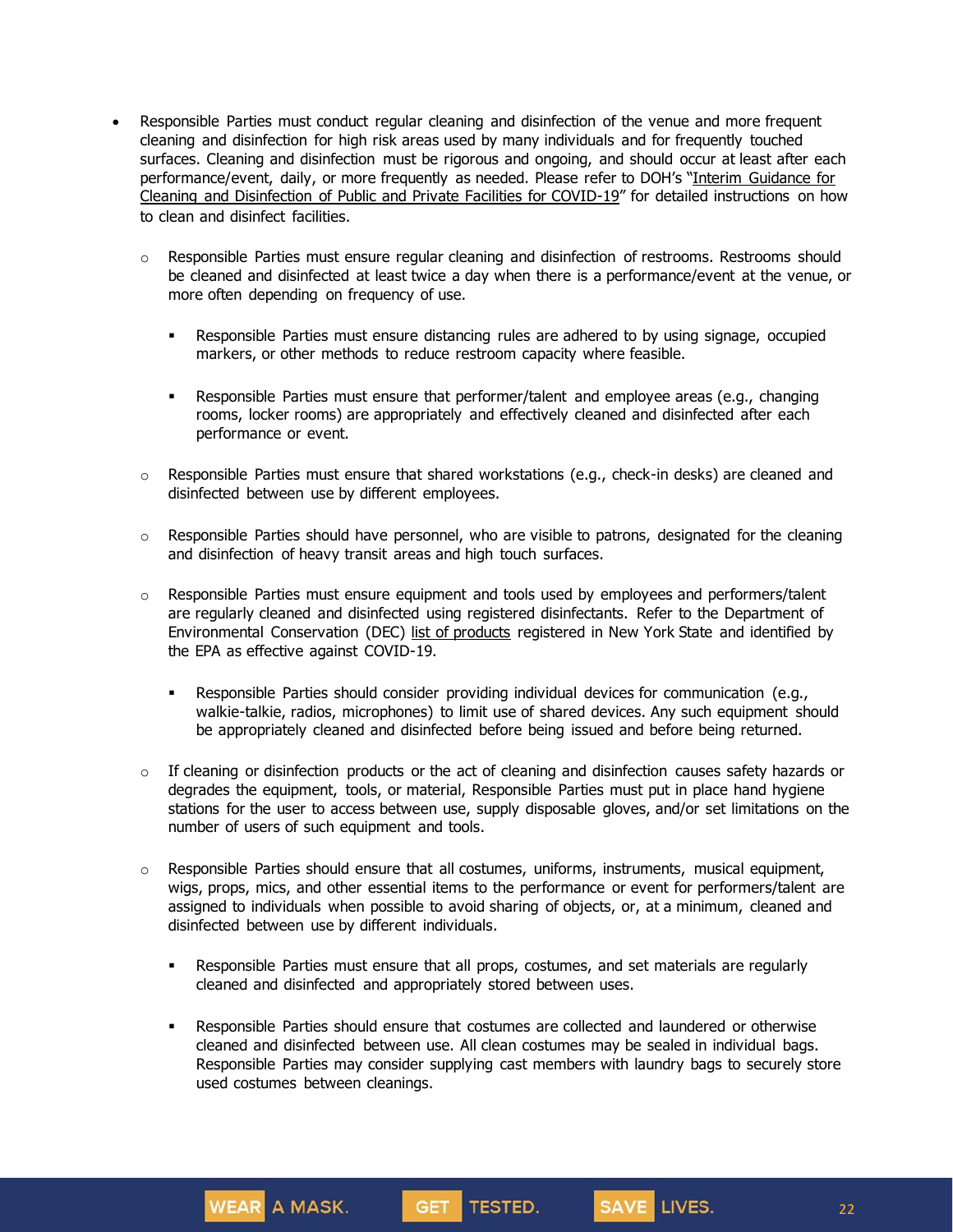- Responsible Parties should collect and launder linens, as able, and should encourage performers/talent to deposit used linens in designated bins without handling by other individuals. Employees who handle used or dirty towels, linens, and other items that go in the laundry should adhere to the following CDC [precautions:](https://www.cdc.gov/coronavirus/2019-ncov/prevent-getting-sick/disinfecting-your-home.html) do not shake dirty laundry, wear disposable gloves when handling laundry and hampers, use the warmest appropriate water setting in accordance with the manufacturer's instructions for the items, clean and disinfect hampers after each use, and wash hands with soap and water or use a hand sanitizer with at least 60% alcohol after handling laundry and removing and disposing of gloves.
- Responsible Parties must provide for the cleaning and disinfection of exposed areas in the event of a positive case of COVID-19 among any individual at or within the venue, with such cleaning and disinfection to include, at a minimum, all nearby heavy transit areas and high touch surfaces (e.g., seats, kiosks, elevators, stage, shared objects, restrooms, handrails, door handles).
- CDC guidelines on "Cleaning and [Disinfecting](https://www.cdc.gov/coronavirus/2019-ncov/community/disinfecting-building-facility.html) Your Facility" if someone is suspected or confirmed to have COVID-19 are as follows:
	- o Close off areas used by the person suspected or confirmed to have COVID-19.
		- Responsible Parties do not necessarily need to close operations, if they can close off the affected areas.
	- $\circ$  Open outside doors and windows to increase air circulation in the area.
	- $\circ$  Wait 24 hours before you clean and disinfect. If 24 hours is not feasible, wait as long as possible.
	- $\circ$  Clean and disinfect all areas used by the person suspected or confirmed to have COVID-19, such as offices, bathrooms, common areas, and shared equipment.
	- $\circ$  Once the area has been appropriately cleaned and disinfected, it can be re-opened for use.
		- **•** Employees and/or performers/talent without close or proximate contact with the person suspected or confirmed to have COVID-19 can return to the work area immediately after cleaning and disinfection.
		- **•** Refer to DOH's "Interim Guidance for Public and Private Employees Returning to Work Following COVID-19 Infection or Exposure" for information on "close or proximate" contacts.
	- $\circ$  If more than seven days have passed since the person who is suspected or confirmed to have COVID-19 visited or used the venue, additional cleaning and disinfection is not necessary, but routine cleaning and disinfection should continue.
- Responsible Parties must clean and disinfect all seating (e.g., chairs, armrests) after each performance or event, to the extent possible.
- For activities involving the handling of shared objects (e.g., payment devices, cash registers, ticket kiosks), areas and/or surfaces (e.g., doors), Responsible Parties must ensure that such objects and areas are cleaned and disinfected daily, at a minimum.



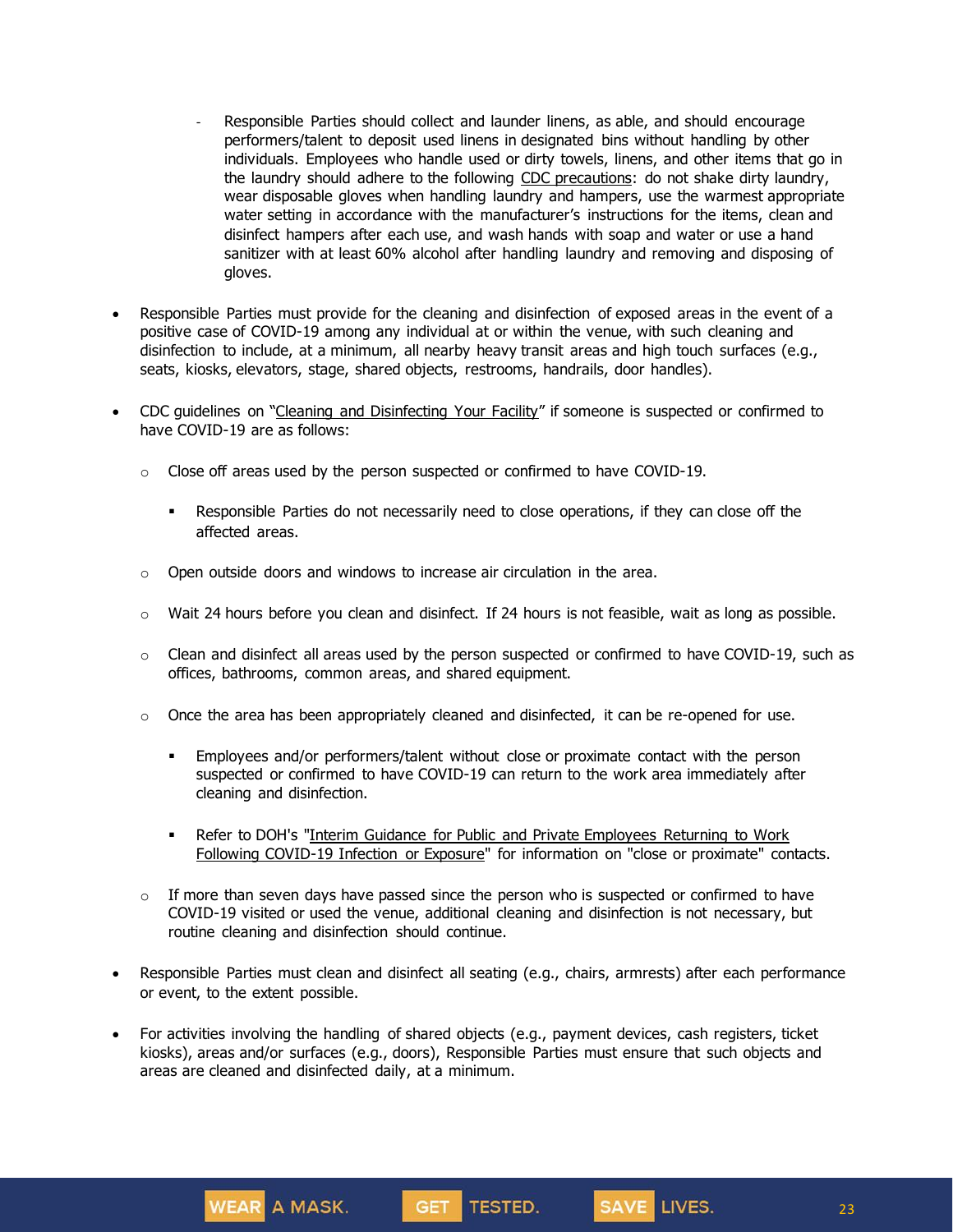- Responsible Parties must prohibit sharing of any personal items (e.g., water bottles, equipment, towels, toiletries, clothing) and food/drink among performers/talent and employees, unless they are members of the same party/household/family.
- Responsible Parties may assign cleaning staff to certain areas of the venue (e.g., FOH, BOH, changing rooms, locker rooms) in order to limit cross contamination throughout the facility.
- Responsible Parties may consider closing or limiting access to communal fixtures or amenities in the venues that might present a risk of patron congregation or multiple touchpoints, such as promotional brochure stands in favor of individual distribution upon request.
- Responsible Parties must prohibit shared food and beverages among employees and performers/talent (e.g., self-serve meals and beverages) and reserve adequate space for employees and performers/talent to observe social distancing while eating meals.
	- $\circ$  Responsible Parties may provide food service via buffet, provided that they are not self-serve and that they are sufficiently staffed to ensure that there is no employee or performer/talent touching of common objects (e.g., serving spoons, tongs) and that appropriate social distance is maintained.
	- $\circ$  Responsible Parties should consider providing food and beverage in pre-packaged containers to limit sharing between individuals. If providing food and beverage, Responsible Parties should also provide disposable or individually wrapped eating utensils.

#### **D. Phased Reopening**

- Responsible Parties are encouraged to phase-in reopening activities so as to allow for operational issues to be resolved before resumption of performances/events and venue activities at normal levels.
- Responsible Parties should consider any appropriate revisions to their ticket cancellation and refund policies to encourage any ill patrons to stay home.

#### **E. Communications Plan**

WEAR A MASK.

- Responsible Parties must affirm that they have reviewed and understand the State-issued industry guidelines, and that they will implement them.
- Responsible Parties must develop a communications plan for employees, performers/talent and patrons that includes applicable instructions, training, signage, and a consistent means to provide individuals with information. Responsible Parties may consider developing webpages, text and email groups, and social media.
- Responsible Parties must encourage individuals to adhere to CDC and DOH guidance regarding the use of PPE, specifically face coverings, through verbal communication and signage.
- Responsible Parties must post signage inside and outside of the venue to remind individuals to adhere to proper hygiene, social distancing rules, appropriate use of PPE, and cleaning and disinfection protocols.
- Responsible Parties should distribute clear documentation to patrons about safety/health precautions, including a pre-event announcement outlining safety and health protocols in effect at the venue.

GET TESTED.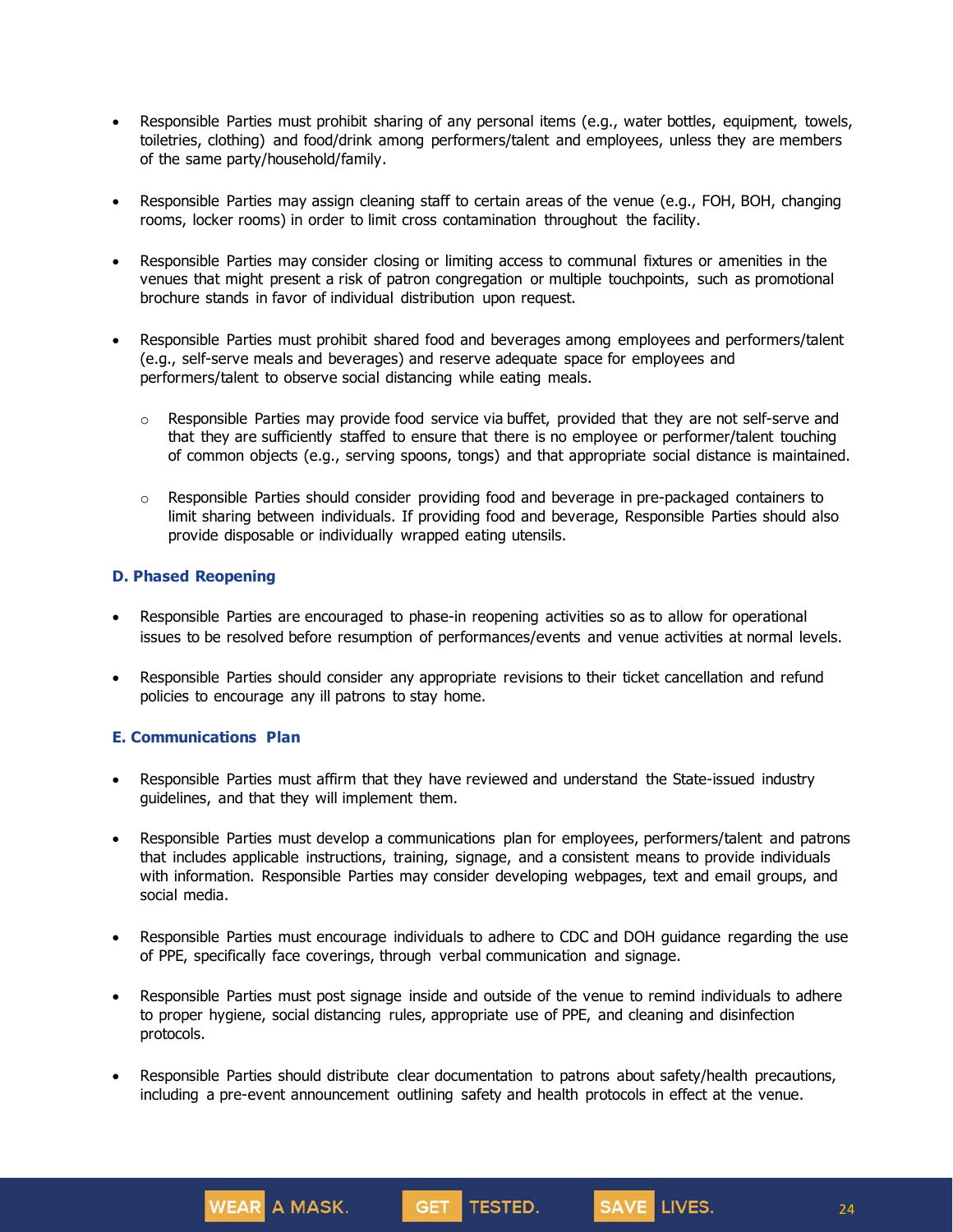# **III. PROCESSES**

### **A. Screening and Testing**

- For all performance and events, Responsible Parties must require and ensure that public-facing employees, performers/talent, and employees whose job functions or roles involve close contact with performers/talent, who are over the age of two, have received a negative diagnostic test result for COVID-19 using a Food and Drug Administration (FDA) or DOH authorized polymerase chain reaction (PCR) or other nucleic acid amplification test (NAATs) of comparable analytical sensitivity performance that was performed on a specimen (e.g., swab) collected within 72 hours of the performance/event start time. Responsible Parties may also accept negative test results for COVID-19 from an FDA authorized antigen test performed on a specimen collected within 6 hours of the performance/event start time.
	- $\circ$  Such employees and performers/talent must present proof of the negative diagnostic test result (e.g., mobile application, paper form) to designated employees prior to, or immediately upon, arrival to the performance/event.
	- $\circ$  As an alternative to the testing requirement, employees and performers/talent may provide proof of having completed the COVID-19 vaccination series at least 14 days prior to the date of the performance/event. However, as DOH and the Centers for Disease Control and Prevention (CDC) continue to evaluate the effect of immunization on potential COVID-19 transmission, diagnostic testing is still recommended, and Responsible Parties may choose to require testing. DOH, in consultation with CDC, will continue to monitor vaccination developments and revise guidance accordingly.
	- $\circ$  As detailed above, certain employees and performers/talent must be tested for COVID-19 through a diagnostic test prior to their first performance/event and must be tested weekly thereafter for as long as they are actively working at performances/events at the venue. Alternatively, such employees and performers/talent may provide proof of having completed the COVID-19 vaccination series at least 14 days prior to the date of event(s)/competition(s).
- For all performances and events where the number of attendees will exceed the social gathering limit (i.e., 100 attendees indoors or 200 attendees outdoors), Responsible Parties must also require and ensure that all patrons, over the age of two, have received a negative diagnostic test result for COVID-19 using a Food and Drug Administration (FDA) or DOH authorized polymerase chain reaction (PCR) or other nucleic acid amplification test (NAAT) of comparable analytical sensitivity performance that was performed on a specimen (e.g., swab) collected within 72 hours of the performance/event start time. Responsible Parties may also accept negative test results for COVID-19 from an FDA authorized antigen test performed on a specimen collected within 6 hours of the performance/event start time.
	- $\circ$  All patrons must present proof of the negative diagnostic test result (e.g., mobile application, paper form) to designated employees prior to, or immediately upon, arrival to the performance/event.
	- $\circ$  As an alternative to the testing requirement, patrons may provide proof of having completed the COVID-19 vaccination series at least 14 days prior to the date of the performance/event. However, as DOH and CDC continue to evaluate the effect of immunization on potential COVID-19 transmission, diagnostic testing is still recommended, and Responsible Parties may choose to require testing. DOH, in consultation with CDC, will continue to monitor vaccination developments and revise guidance accordingly.

**TESTED.** 

**GET** 

**WEAR** A MASK.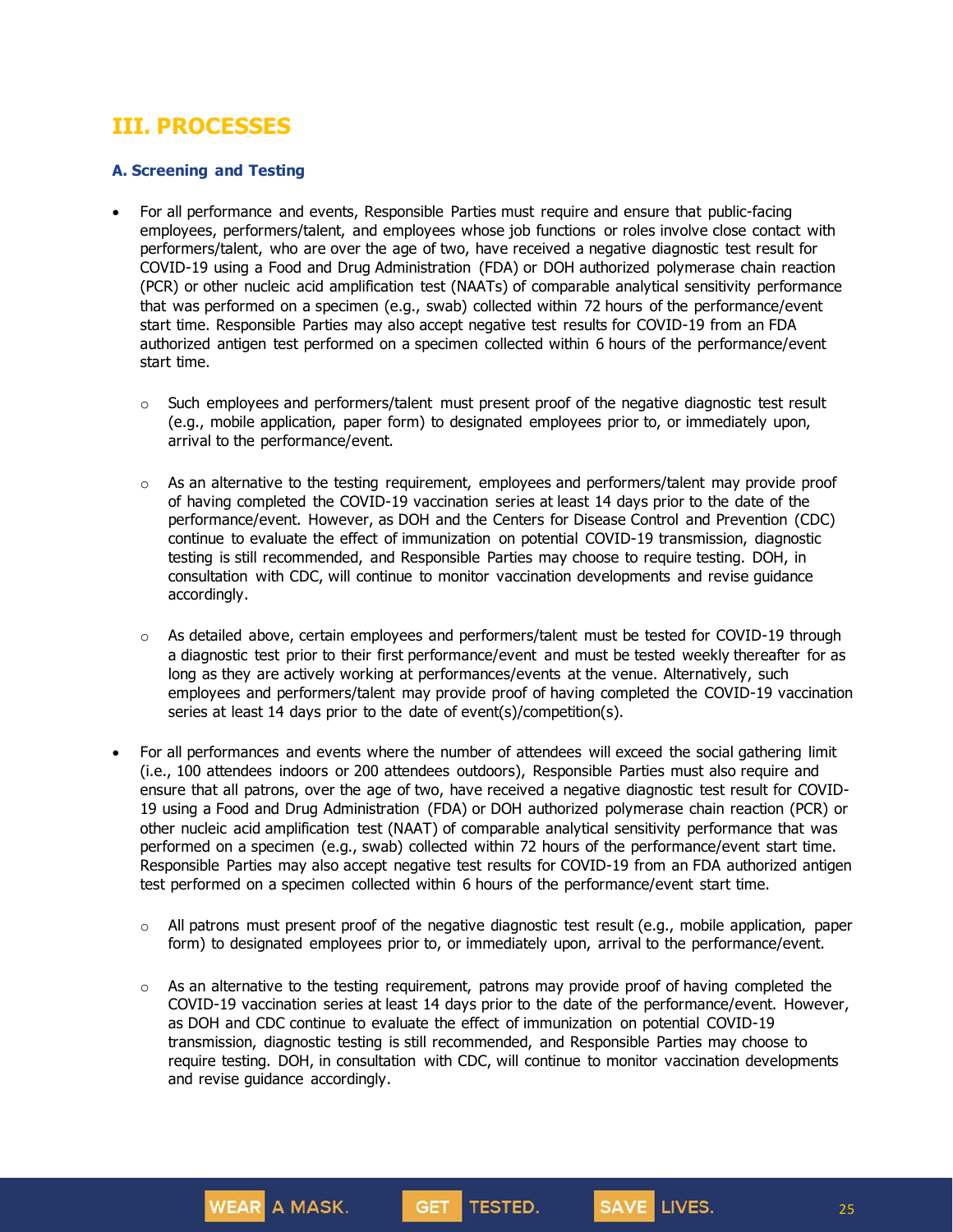- Responsible Parties may offer to perform FDA-authorized antigen testing for individuals to obtain test results of specimens collected within 6 hours of the performance/event on premises; provided, however, such antigen testing must meet all requirements and standards set forth by DOH, including timely and complete reporting of results to the Department's Electronic Clinical Laboratory Reporting System (ECLRS).
	- $\circ$  To minimize potential exposure while waiting for PCR, NAAT, or antigen test results, individuals should monitor for symptoms of COVID-19, wear a face covering when in public, maintain social distancing, and should avoid extended periods in public, contact with strangers, and large congregate settings.
- Responsible Parties must deny entry to the venue to any public-facing employees, performers/talent, employees whose job functions or roles involve close contact with performers/talent, or patrons (at events with more than 100 attendees indoors or 200 attendees outdoors) who are over the age of two and fail to present a negative diagnostic test result or proof of immunization, as required above.
	- $\circ$  Any performer/talent or employee who receives a positive diagnostic test result for COVID-19 must be excluded from the performance/event until they have consulted with the appropriate health authorities and received clearance to return to work.
	- $\circ$  Further, any patron who receives a positive diagnostic test result for COVID-19 must be denied entry to the performance/event, as well as any members of the patron's party who may have been in close contact with the positive patron within the past 10 days (e.g., family members, individuals who share the same residence).
- Responsible Parties must implement mandatory health screening for all individuals, including employees and performers/talent prior to any in-person performing arts and entertainment activities, including rehearsals and performances/events. Such screening is recommended but not required for delivery personnel. For all ticketed events, Responsible Parties must also implement mandatory health screening for patrons, prior to, or immediately upon, arrival to the venue.
	- $\circ$  Screening may be performed remotely (e.g., by e-mail, by telephone, electronic survey, at ticket purchase, via signage), before the individual reports to the venue or before entrance to the venue, to the extent possible.
	- $\circ$  Screening should be coordinated to prevent individuals from intermingling in close or proximate contact with each other prior to completion of the screening. As part of the health screening, Responsible Parties must require temperature checks using contactless thermometers or thermal cameras for all ticketed patrons, employees, and performers/talent. Any individual who presents with a temperature of 100.4° F or greater must be denied entry to the performance/event, as well as any members of the individual's party who may have been in close contact with the febrile patron within the past 10 days (e.g., family members, individuals who share the same residence).
		- Responsible Parties may allow individuals who present with a temperature of 100.4° F or greater on their first temperature check to temporarily step aside from the screening line, wait a few minutes for their body temperature to normalize, and then perform a second temperature check. If the second check confirms the results of the first check, the individual must be denied entry; however, if the second check does not indicate a temperature of 100.4° F or greater than the patron may be admitted to the performance/event.

SAVE LIVES.

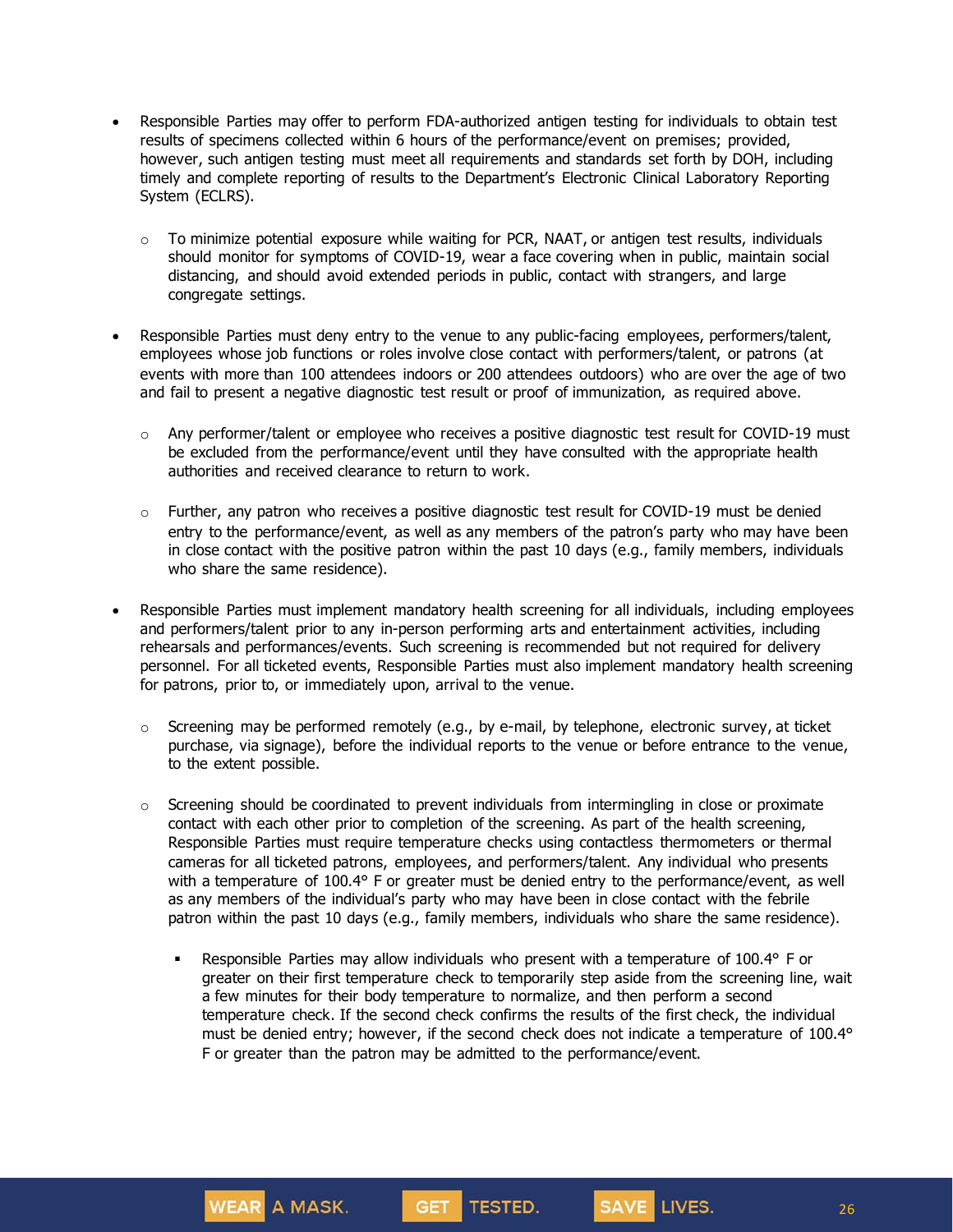- Temperature checks must be conducted in accordance with U.S. Equal Employment Opportunity Commission or DOH guidelines. Responsible Parties are prohibited from keeping records of individual health data (e.g., the specific temperature data of an individual) but are permitted to maintain records that confirm individuals were screened and the result of such screening (e.g., pass/fail, cleared/not cleared), unless expressly given permission to do so by the individual.
- At a minimum, screening must use a questionnaire that determines whether the individual has:
	- $\circ$  COVID-19 Symptoms: Is currently experiencing, or has recently (within the past 48 hours) experienced, any symptoms of COVID-19;
		- **•** CDC advises that COVID-19 [symptoms](https://www.cdc.gov/coronavirus/2019-ncov/symptoms-testing/symptoms.html) may include fever or chills, cough, shortness of breath or difficulty breathing, fatigue, muscle or body aches, headache, new loss of taste or smell, sore throat, congestion or runny nose, nausea or vomiting, or diarrhea; however, a few of these symptoms may occur with pre-existing medical conditions, such as allergies or migraines, that have been diagnosed by a health care practitioner. In those cases, individuals should only answer "yes" if symptoms are new or worsening.
	- $\circ$  COVID-19 Contacts: Has had close contact (or proximate contact as determined by health authorities) in the past 10 days with any person confirmed by diagnostic test, or suspected based on symptoms, to have COVID-19;
		- DOH advises that close contact is being within six feet of an individual for 10 minutes or more within a 24-hour period, starting from 2 days before their symptoms developed or if asymptomatic, 2 days before they were tested. (Close contact does not include individuals who work in a health care setting wearing appropriate, required PPE.)
		- This exclusion shall not apply for individuals who (1) have been fully vaccinated against COVID-19 – defined as 14 days after completion of the vaccine series – within the past 90 days or (2) fully recovered from a lab-confirmed COVID-19 case within the past 3 months. (In lieu of quarantine following close contact, such individuals will need to monitor for COVID-19 symptoms for 14 days following an exposure.)
	- o COVID-19 Positive Test: Has tested positive for COVID-19 through a diagnostic test in the past 10 days; and/or
	- $\circ$  Recent Travel: Has [traveled](https://coronavirus.health.ny.gov/covid-19-travel-advisory) to New York State from a noncontiguous state, United States territory, or CDC level 2 or greater travel advisory country within the past 10 days and failed to follow the State's travel [advisory.](https://coronavirus.health.ny.gov/covid-19-travel-advisory)
		- **Effective April 1, 2021, the State's travel advisory no longer required domestic travelers to** quarantine after entering New York from another US state or territory. Federal CDC requirements for [international](https://www.cdc.gov/coronavirus/2019-ncov/travelers/testing-international-air-travelers.html) travelers remain in effect.
- Responsible Parties must require employees, performers/talent, and patrons to immediately disclose if and when their responses to any of the aforementioned questions change, such as if they begin to experience symptoms.
- Responsible Parties should coordinate with all necessary employees and event staff to facilitate the screening process. Screening best practices include:

**WEAR A MASK.**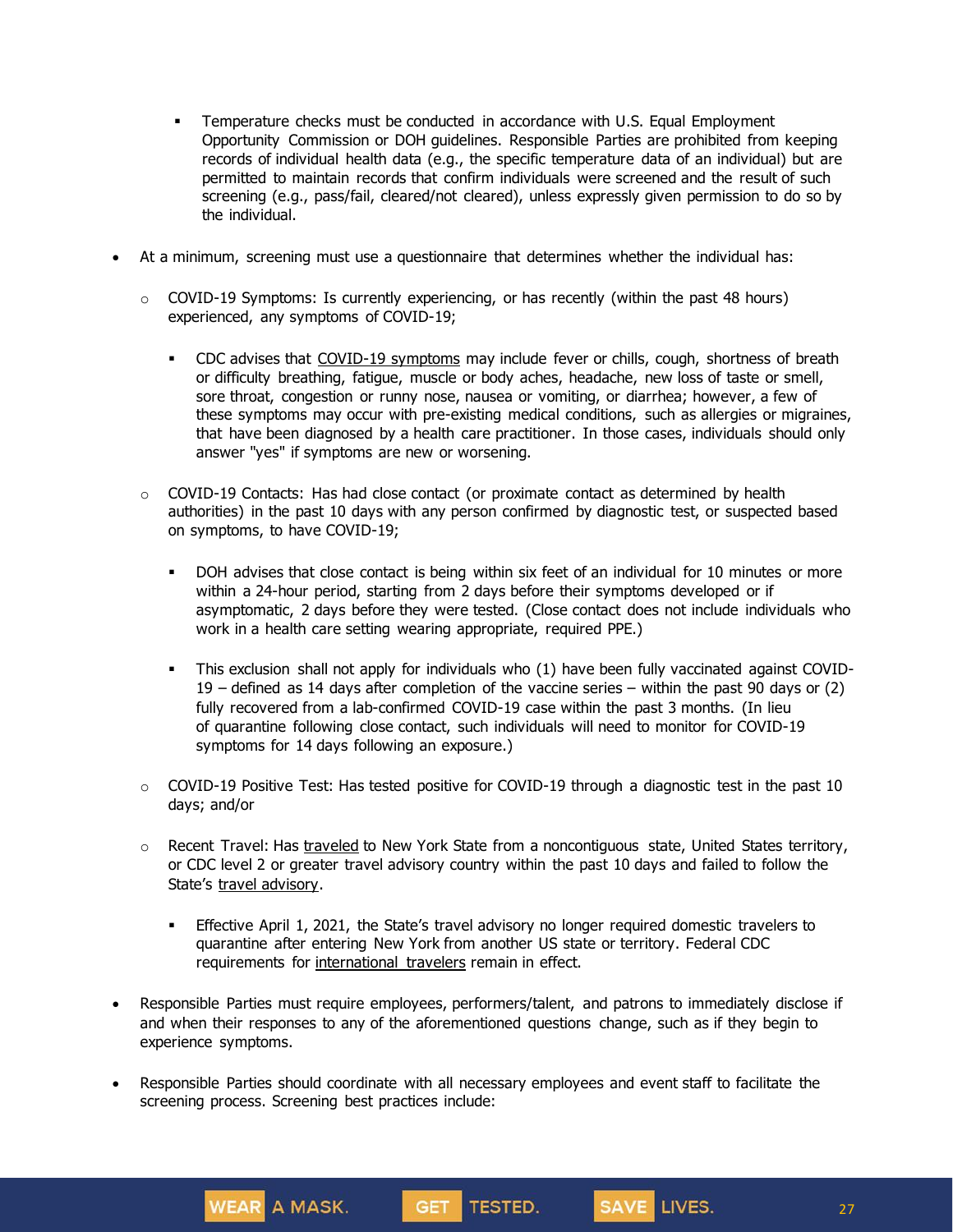- $\circ$  Communicating in advance to patrons at ticketed events that they cannot enter the venue if they fail the screening, which may impact the other members of their party if they have had close contact with the individual who is suspected or confirmed to have COVID-19 based on symptoms or positive test result.
- $\circ$  Identifying individuals who have completed and passed their screening questionnaire in advance.
- $\circ$  If space and building configuration allow, screening individuals at or near the venue entrance to minimize the impact in case of a suspected or confirmed case of COVID-19.
- $\circ$  Allowing for adequate social distancing while individuals queue for screening and/or venue entry.
- Responsible Parties must ensure that any employee or event staff performing screening activities, including temperature checks, are appropriately protected from exposure to potentially infectious individuals entering the venue. Personnel performing screening activities should be trained by employer-identified individuals who are familiar with CDC, DOH, and OSHA protocols.
	- $\circ$  Screeners must be provided and use PPE, including at a minimum, an acceptable face covering or mask, and may include gloves, a gown, goggles, and/or a face shield.
- Responsible Parties must deny venue entry to a ticketed performance/event to any patron who fails the screening questionnaire or who receives a positive diagnostic test result for COVID-19, as well as any members of the patron's party who may have been in close contact with such patron within the past 10 days (e.g., family members, individuals who share the same residence).
	- $\circ$  Patrons who are denied entry for failing the screening questionnaire or receiving a positive diagnostic test result should contact a healthcare provider for assessment and, if appropriate, diagnostic testing.
- Responsible Parties must deny venue entry to any performer/talent or employee who fails the screening questionnaire or who receives a positive diagnostic test result for COVID-19. Such performer/talent or employee must be sent home or to a designated accommodation with instructions to contact a healthcare provider for assessment and, if applicable, diagnostic testing.
	- $\circ$  Responsible Parties should remotely provide the performer/talent or employee with information on healthcare and testing resources.
	- $\circ$  Responsible Parties must immediately notify the state and local health department about the case if diagnostic test results are positive for COVID-19.
- Responsible Parties should refer to DOH's "Interim Guidance for Public and Private [Employees](https://coronavirus.health.ny.gov/system/files/documents/2020/06/doh_covid19_publicprivateemployeereturntowork_053120.pdf) Returning to Work Following [COVID-19](https://coronavirus.health.ny.gov/system/files/documents/2020/06/doh_covid19_publicprivateemployeereturntowork_053120.pdf) Infection or Exposure" regarding protocols and policies for employees and performers/talent seeking to return to work after a suspected or confirmed case of COVID-19 or after the employee or performer/talent had close or proximate contact with a person with COVID-19.
- Responsible Parties must designate a central point of contact or contacts, which may vary by activity, location, shift, or day, responsible for receiving and attesting to having reviewed all employee, event staff, and performer/talent questionnaires, with such contact also identified as the party for such individuals to inform if they later are experiencing COVID-19-related symptoms, as noted on the questionnaire.

SAVE LIVES.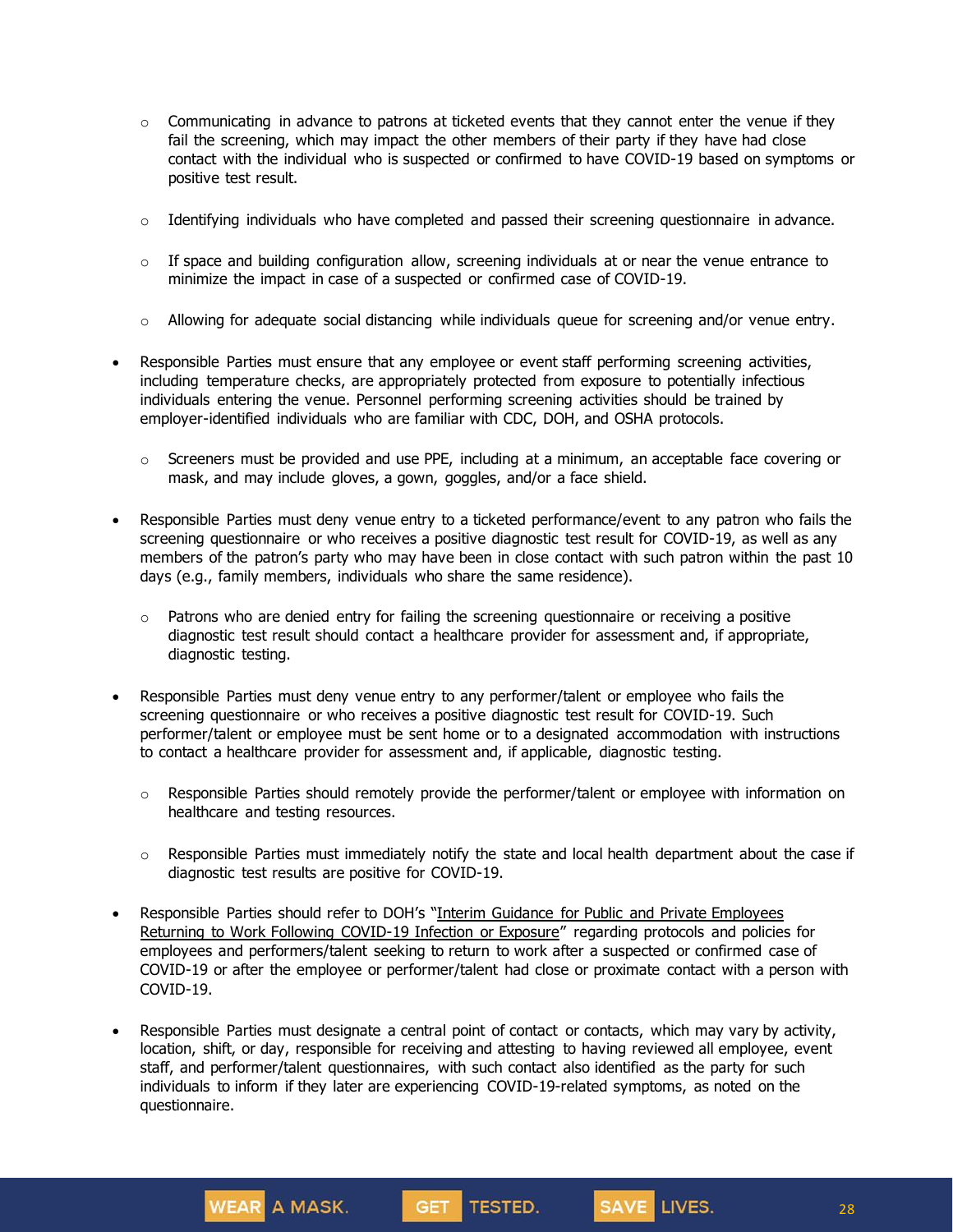- $\circ$  Identified point(s) of contact for the venue should be prepared to receive notifications from individuals of suspected or positive cases and, in consultation with the site safety monitor, initiate the respective notification, communication, contact tracing, and cleaning and disinfection procedures, as applicable for the situation.
- Responsible Parties must designate a site safety monitor whose responsibilities include continuous compliance with all aspects of the site safety plan and guidance.
	- $\circ$  When notified of a confirmed positive COVID-19 case through a diagnostic test result for an individual who is currently or was recently present at the venue, the site safety monitor must:
		- notify the state and local health department of the confirmed positive case,
		- assist with contact tracing efforts to identify close or proximate contacts who may need to quarantine,
		- communicate to known individuals who may have been exposed to the positive case at the venue that a positive case was reported, contact tracing will be performed, close contacts will be notified, and additional cleaning and disinfection of the exposed area will be performed, and
		- dispatch appropriate employees or staff to clean and disinfect the exposed areas, in accordance with the above protocols.
- Responsible Parties must maintain a log of every person, including performers/talent and employees who may have close or proximate contact with other individuals at the venue; excluding deliveries that are performed with appropriate PPE or through contactless means and patrons whose attendance will be separately maintained by the Responsible Parties.
	- $\circ$  The log should contain contact information, such that all contacts may be identified, traced, and notified in the event an individual is diagnosed with COVID-19.

### **B. Tracing and Tracking**

- Responsible Parties must notify the state and local health department immediately upon being informed of any positive COVID-19 test result by an individual, currently or recently at the venue.
- Responsible Parties must cooperate with state and local health department contact tracing efforts by identifying individuals at the venue who may have been in, or around, the same area at, or around, the same time as the positive individual within the 48 hours before such individual began experiencing COVID-19 symptoms or had their sample collected for the diagnostic test, whichever is earlier. Such tracing efforts may include review of information captured before or during the performance/event, such as parking information, screening records, and video footage of common areas (e.g., entry/exit, lobbies).
	- $\circ$  Confidentiality must be maintained as required by federal and state law and regulations.
	- $\circ$  If a performer/talent or employee who has close contact with performers/talent receives a positive diagnostic test result, Responsible Parties must ensure that neither rehearsals nor performances/events proceed until contact tracing is completed and isolation of infected persons

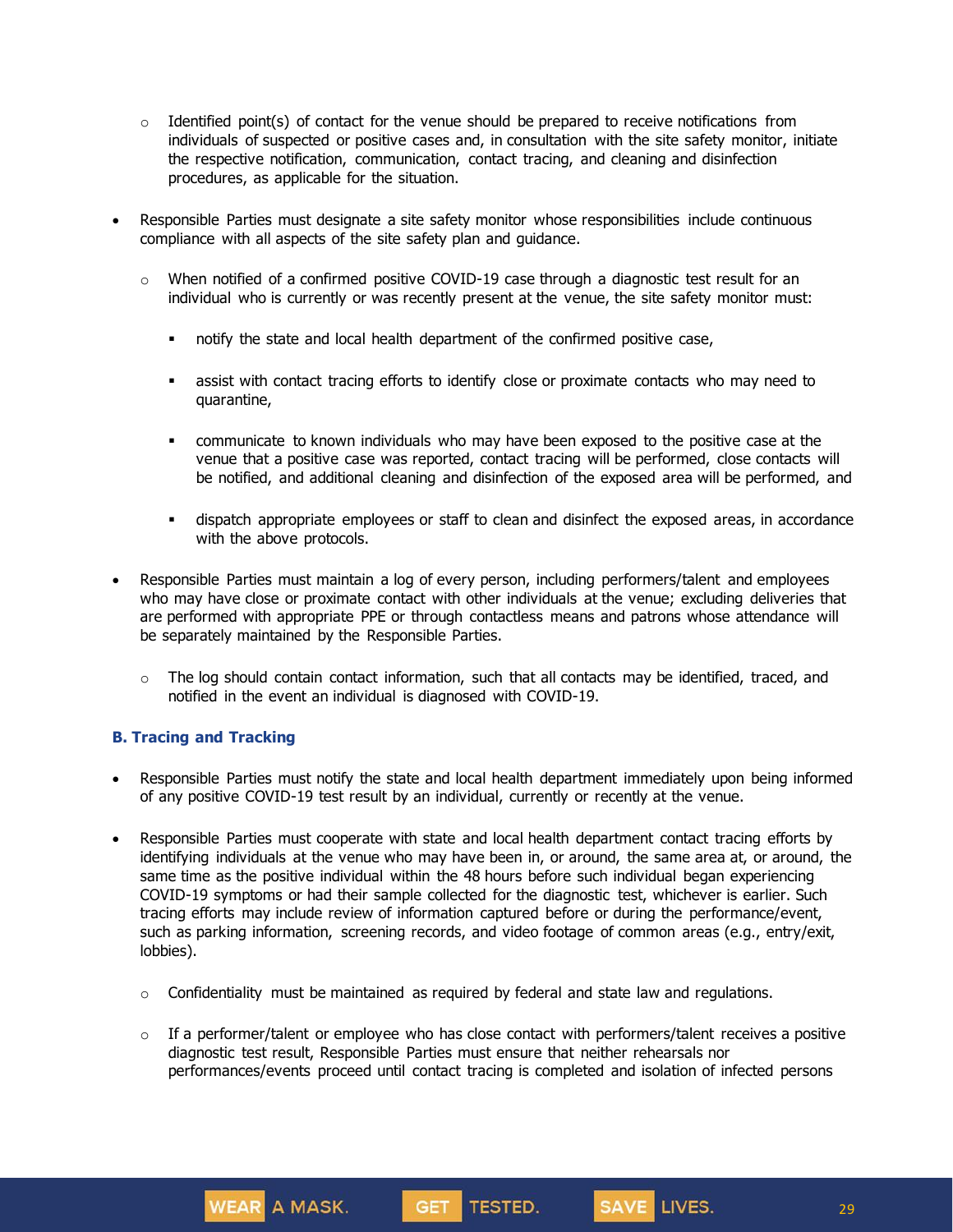and quarantine of exposed persons has been implemented, in coordination with state and local health departments, as appropriate.

- $\circ$  In the case of performers/talent or employees showing symptoms of COVID-19 while in the venue, Responsible Parties must notify individuals in the surrounding area(s) or individuals who may be considered a close contact immediately with information on where the individual has been throughout the venue and further notify them if the symptomatic person tests positive for COVID-19 through a diagnostic test.
- State and local health departments may, under their legal authority, implement monitoring and movement restrictions of COVID-19 infected or exposed persons including isolation or quarantine, as applicable.
- Performers/talent and employees who are alerted that they have come into close or proximate contact with a person with COVID-19, and have been alerted via tracing, tracking or other mechanism, are required to self-report to their employer at the time of alert and shall follow the protocol referenced above.
- At all ticketed events, Responsible Parties must require each patron (or, if patron is a minor, an adult from their party/household/family) in attendance to provide contact information before or immediately upon arrival to the performance/event, providing their full name, date of birth, address, and phone number or e-mail for use in potential contact tracing efforts. To the extent practicable, such patron information should also include seat assignment at the venue for the specific performance/event.
	- $\circ$  The contact information collection process may be conducted through any means that the Responsible Parties establish to collect the above information, including but not limited to: at point of ticket purchase, through a digital application or paper form, through a test/laboratory provider designated by the venue to perform testing on attendees, or through a ticket management system.
	- $\circ$  Responsible Parties must maintain a record of the aforementioned sign-in data for a minimum period of 28 days and make such data available to State and local health authorities upon request. Responsible Parties do not need to retain individual proof of recent negative diagnostic test result or proof of immunization for COVID-19.

## **IV. EMPLOYER PLANS**

Responsible Parties must conspicuously post completed safety plans on site for performers/talent and employees. The State has made available a business reopening safety plan template to guide business owners and operators in developing plans to protect against the spread of COVID-19.

GET TESTED.

SAVE LIVES.

#### **Additional safety information, guidelines, and resources are available at:**

New York State Department of Health Novel Coronavirus (COVID-19) Website <https://coronavirus.health.ny.gov/>

Centers for Disease Control and Prevention Coronavirus (COVID-19) Website <https://www.cdc.gov/coronavirus/2019-ncov/index.html>

Occupational Safety and Health Administration COVID-19 Website <https://www.osha.gov/SLTC/covid-19/>